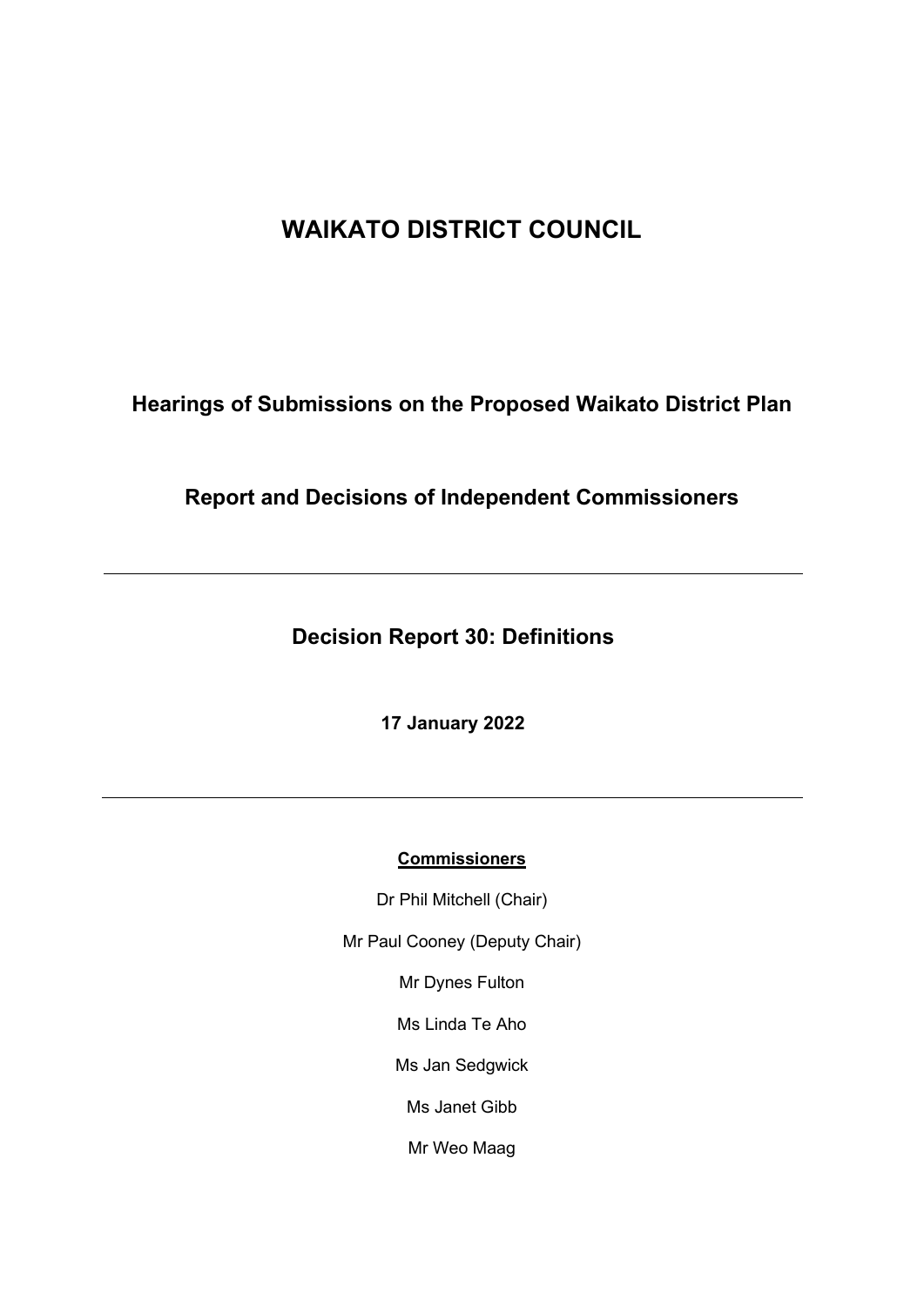# **Contents**

<span id="page-1-0"></span>

| 1                |  |  |  |
|------------------|--|--|--|
| 1                |  |  |  |
| $\boldsymbol{2}$ |  |  |  |
| 3                |  |  |  |
| 3.1              |  |  |  |
| 4                |  |  |  |
| 4.1              |  |  |  |
| 4.2              |  |  |  |
| 4.3              |  |  |  |
| 4.4              |  |  |  |
| 4.5              |  |  |  |
| 4.6              |  |  |  |
| 4.7              |  |  |  |
| 4.8              |  |  |  |
| 4.9              |  |  |  |
| 4.10             |  |  |  |
| 4.11             |  |  |  |
| 4.12             |  |  |  |
| 4.13             |  |  |  |
| 4.14             |  |  |  |
| 5                |  |  |  |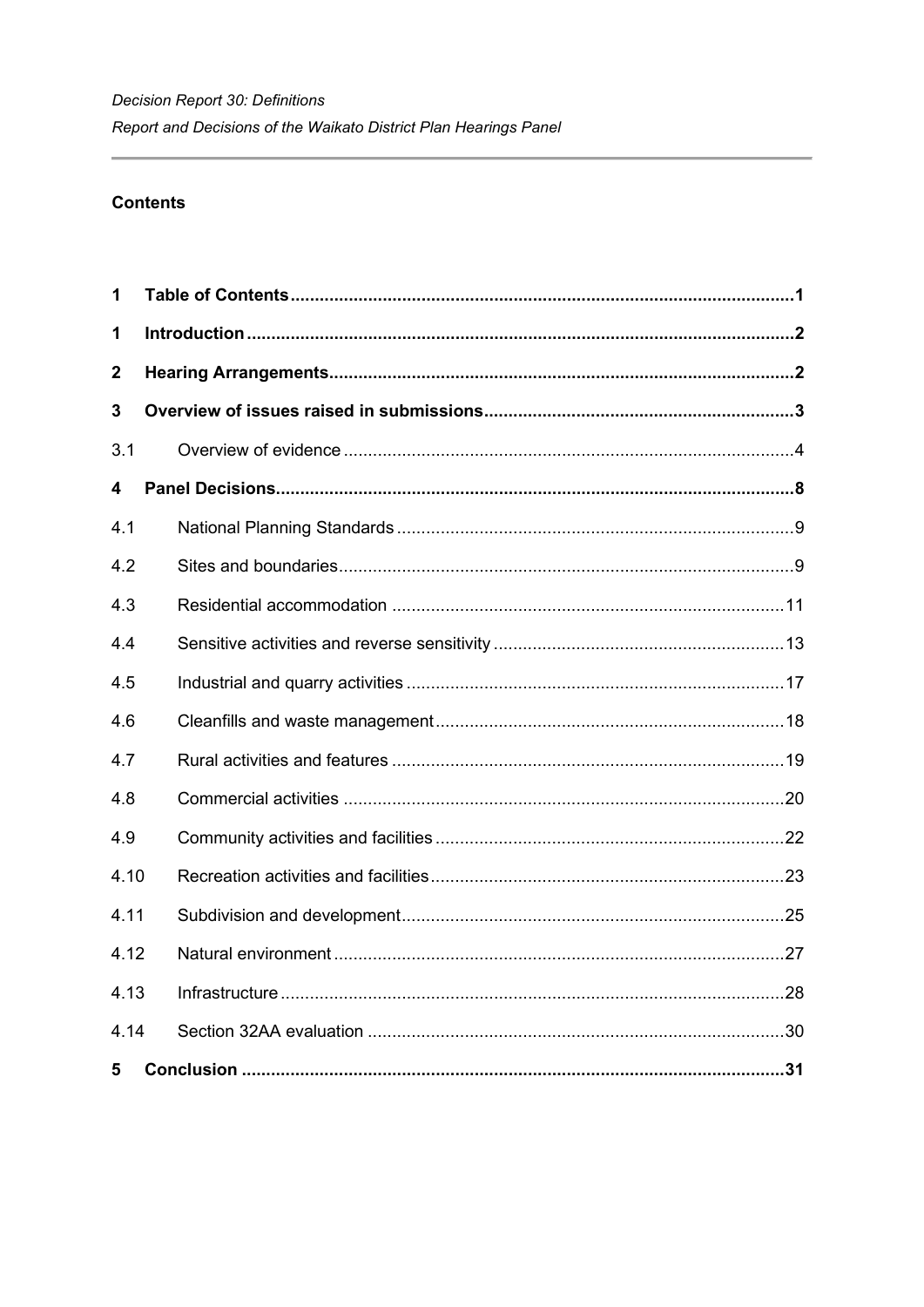# <span id="page-2-0"></span>**1 Introduction**

1. Definitions are important to the interpretation of provisions in the Proposed Waikato District Plan (PDP). Chapter 13: Definitions of the PDP sets out how certain terms used in the PDP are to be interpreted and applied.

# <span id="page-2-1"></span>**2 Hearing Arrangements**

2. The hearing on this topic was held on 10 December 2019 in Council Chambers at Ngaruaawaahia. All of the relevant information pertaining to this hearing (i.e., section 42A report, legal submissions and evidence) is contained on the Waikato District Council's (Council) website.

| Submitter                                              | Attendee at the hearing                                                                         |
|--------------------------------------------------------|-------------------------------------------------------------------------------------------------|
| Council                                                | Anita Copplestone and Megan Yardley (joint<br>authors of the section 42A report on Definitions) |
| <b>Combined Poultry Group</b>                          | Pervinder Kaur (legal counsel)                                                                  |
| <b>TaTa Valley Limited</b>                             | Ailsa Fisher                                                                                    |
| New Zealand Steel Holdings<br>Limited                  | Sarah McCarter                                                                                  |
| Kāinga Ora – Homes and<br>Communities                  | Daniel Sadlier (legal counsel)                                                                  |
|                                                        | Matt Lindenberg (planning)                                                                      |
| <b>Greig Metcalfe</b>                                  | <b>Bevan Houlbrooke</b>                                                                         |
| <b>Horticulture New Zealand</b>                        | Vance Hodgson                                                                                   |
| <b>Ports of Auckland Limited</b>                       | <b>Mark Arbuthnot</b>                                                                           |
| Whaingaroa Raglan Affordable<br><b>Housing Project</b> | Fiona McNabb                                                                                    |
| Perry Group                                            | <b>Aaron Collier</b>                                                                            |

3. We heard from the following parties with respect to definitions: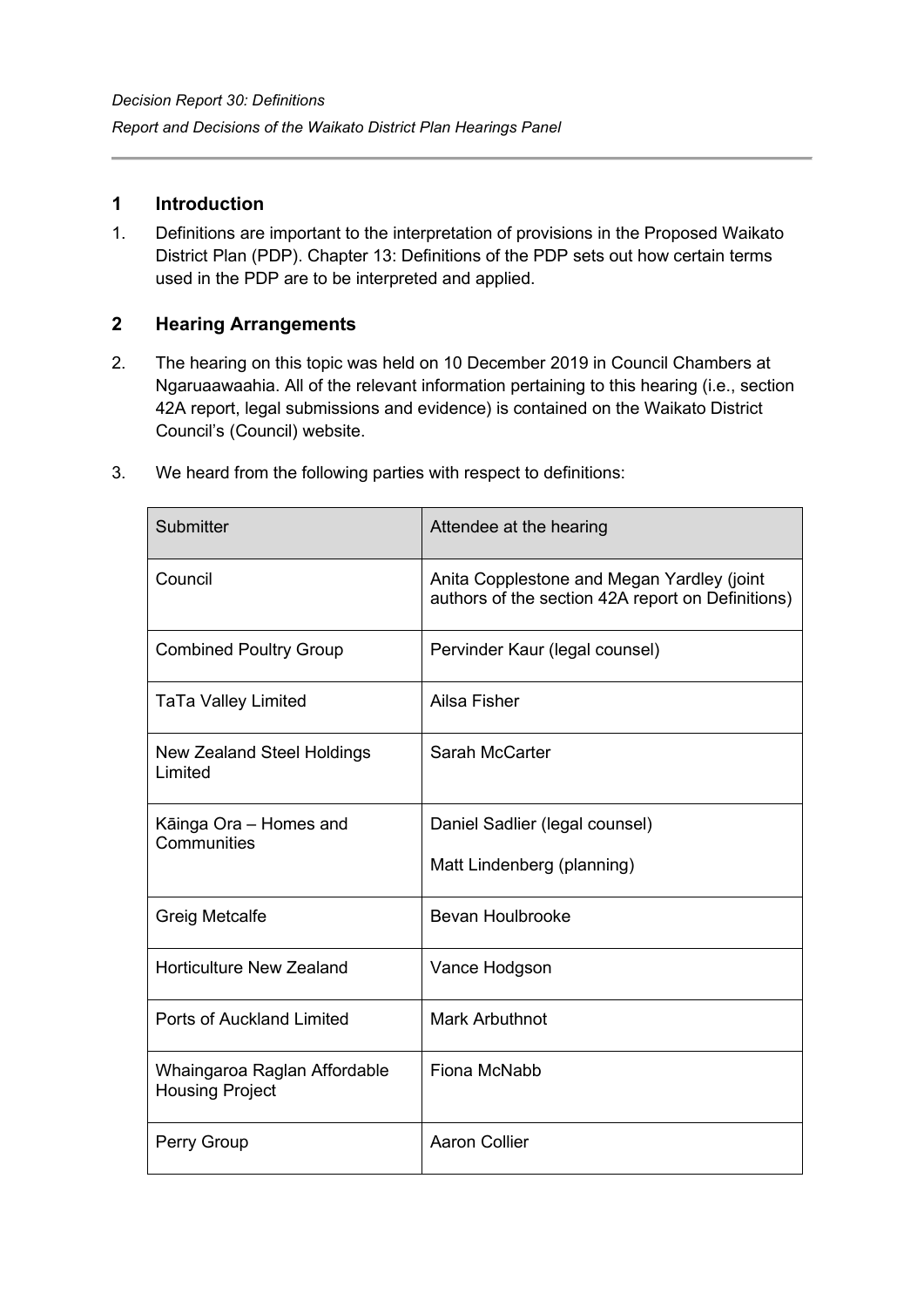# *Decision Report 30: Definitions Report and Decisions of the Waikato District Plan Hearings Panel*

| <b>Middlemiss Farm Holdings</b><br>Limited  | Peter Fuller (legal counsel)<br>Shane Hartley (planning) |
|---------------------------------------------|----------------------------------------------------------|
| Auckland / Waikato Fish and<br>Game Council | Benjamin Wilson                                          |
| Ethan Findlay                               | In person                                                |
| NZTA Operations                             | Sam Hutchings                                            |

- 4. Evidence was tabled from the following submitters:
	- a. John Manning on behalf of Planman Consultants Limited;
	- b. Ms Natalie Webb on behalf of Firstgas Ltd;
	- c. Michael Briggs on behalf of Rangitahi Limited;
	- d. Carolyn McAlley on behalf of Heritage New Zealand Pouhere Taonga;
	- e. Sean Grace on behalf of Department of Corrections;
	- f. Anna McLellan on behalf of Hynds Foundation;
	- g. Keith Frentz on behalf of Ministry of Education;
	- h. Pam Butler on behalf of KiwiRail;
	- i. Lisette Balsom on behalf of Waikato Regional Council;
	- j. Tanya Running on behalf of Waka Kotahi New Zealand Transport Agency;
	- k. Pauline Whitney on behalf of Transpower New Zealand Ltd;
	- l. Karleen Broughton on behalf of WEL Networks Limited;
	- m. Adam du Fall on behalf of Powerco Limited;
	- n. Karen Blair on behalf of The Oil Companies;<sup>[1](#page-3-1)</sup>
	- o. Hilary Walker on behalf of Federated Farmers of New Zealand;
	- p. Bridget Murdoch on behalf of Counties Power;
	- q. Nick Roberts on behalf of T&G Global Limited; and
	- r. Alec Duncan on behalf of Fire and Emergency New Zealand.

# <span id="page-3-0"></span>**3 Overview of issues raised in submissions**

5. Ms Copplestone and Ms Yardley set out in the section 42A report the full list of submissions received by Council pertaining to definitions. Over 300 submission points were received on definitions, and around 160 definitions or terms were considered in the section 42A report. Broadly, the relief sought by the submissions fell into one or more of the following categories:

<span id="page-3-1"></span><sup>1</sup> Comprising Z Energy Limited, BP Oil New Zealand Limited and Mobil Oil NZ Ltd.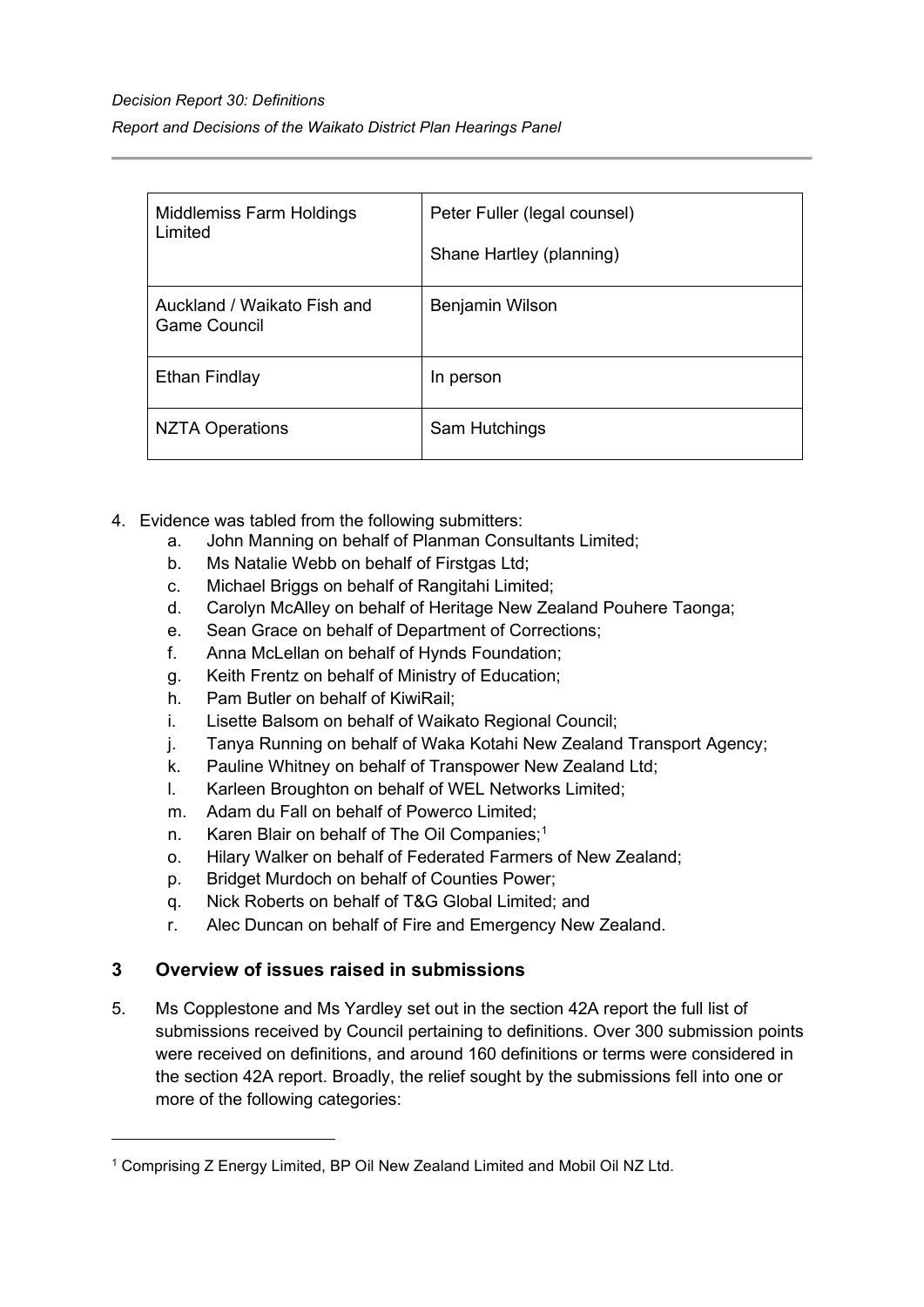- a. Submissions requesting that the National Planning Standards definitions be adopted now through this plan review process;
- b. Submissions expressing support for definitions as notified;
- c. Requests for amendments or deletion of proposed definitions in Chapter 13;
- d. Requests for rationalisation of definitions, especially for terms which are largely synonymous;
- e. Requests for new terms to be defined, often to support a request for new rules; and
- f. Requests for definitions in the Operative District Plan to be carried forward into the PDP.
- 6. In response to these submissions, Ms Copplestone and Ms Yardley recommended a number of amendments and additions to the definitions.

# <span id="page-4-0"></span>**Overview of evidence**

- 7. Ms Pervinder Kaur filed legal submissions on behalf of the Combined Poultry Industry on a number of terms with relevance to the poultry industry:
	- a. Farming She considered that the proposed definition of 'farming' does not currently include ranging poultry as livestock due to the requirement to use insitu soil, water and air. She considered that ranging poultry should be included within the definition and the requirement to use in-situ soil to be deleted.
	- b. Intensive farming This definition currently includes activities in an outdoor enclosure, but she considered that intensive farming operations that use outdoor enclosures should excluded from this definition, and instead be considered as farming.
	- c. Poultry hatcheries She sought inclusion of a definition for 'poultry hatcheries' in the PDP as it is a different activity to poultry farming.
	- d. Industrial activity She sought inclusion of poultry hatcheries in this definition.
- 8. Mr Shane Hartley filed evidence on behalf of Middlemiss Farm Holdings Ltd. He sought inclusion of a number of terms which supported the submitter's request to introduce incentivised subdivision into the PDP.
- 9. Mr John Manning filed a letter accepting that the rural definitions he had an interest in are to be addressed in the Rural Zone hearing, including 'animal feed lot', 'intensive farming', 'farming' and 'rural contractors yard / depot'.
- 10. Ms Natalie Webb filed evidence on behalf of Firstgas Ltd and supported replacement of the terms 'operational need' and 'functional need' with the National Planning Standards definitions. She supported the retention of the definition for 'utility allotment' as notified.
- 11. Mr Ben Wilson prepared evidence on behalf of Auckland / Waikato Fish and Game Council and sought inclusion of a definition for 'maimai'. He also expressed support for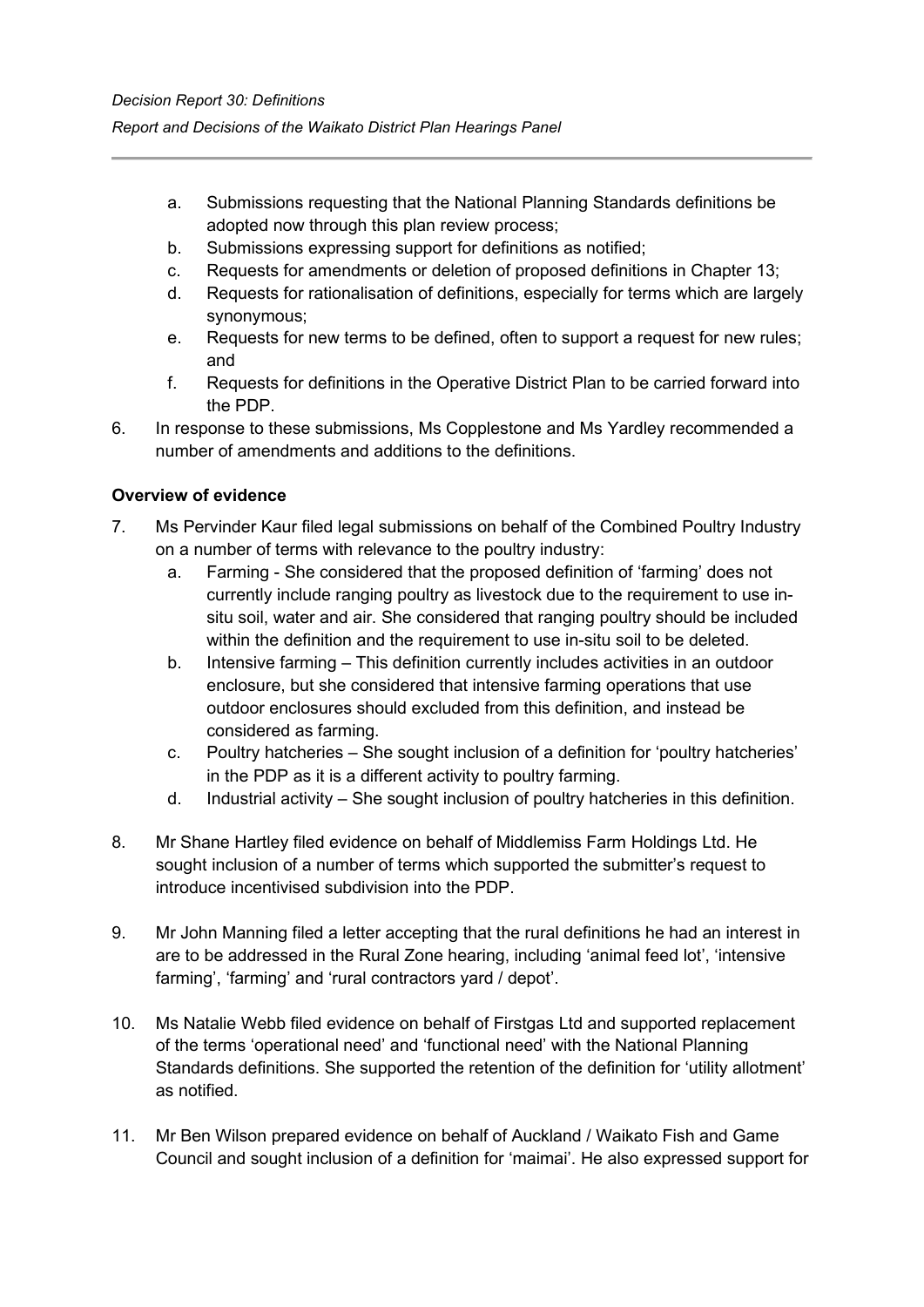inclusion of the terms 'lake', 'river', 'water' and 'water body', as recommended in the section 42A report.

- 12. Mr Michael Briggs filed evidence on behalf of Rangitahi Ltd and addressed a number of definitions relevant to the development of Rangitahi Peninsula, including Rangitahi commercial activity and Rangitahi integrated development. He expressed support for the section 42A report recommendations to retain the definition of 'childcare facilities' with minor changes, as well as the rationalisation of community activities into a single term.
- 13. Ms Ailsa Fisher filed evidence on behalf of TaTa Valley Limited and expressed support for incorporating the Definitions section of the National Planning Standards into the PDP through the plan review process. She provided evidence on:
	- a. Rural definitions, including 'primary production' and 'productive rural activities';
	- b. Workers' accommodation;
	- c. Noise sensitive activities;
	- d. Commercial activity;
	- e. Visitor accommodation;
	- f. Outdoor recreation; and
	- g. Entertainment activity.
- 14. Ms Carolyn McAlley filed evidence on behalf of Heritage New Zealand Pouhere Taonga (HNZPT). While the submission of HNZPT supported the notified definition of 'earthworks', she accepted the use of the National Planning Standards definition for 'earthworks' and retains an interest in other related activities such as 'cultivation' and 'ancillary earthworks' within a Maaori Site or Area of Significance.
- 15. Ms Sarah McCarter filed evidence on behalf of New Zealand Steel Holdings Ltd (NZ Steel) and focused on the rationalisation of three definitions covering mineral extraction into a single defined term 'extractive activity' which accurately described the range of activities. She did not support retaining a definition for 'overlay' or 'reverse sensitivity'. She sought recognition of mineral extraction in the definition of 'productive rural activity'.
- 16. Mr Sean Grace prepared evidence on behalf of Department of Corrections and addressed a number of definitions relevant to the responsibilities of the Department, including 'community corrections activity', 'community activity', 'correctional facility' and various forms of residential accommodation. He supported the use of terms that feature in the National Planning Standards.
- 17. Mr Daniel Sadlier filed legal submissions on behalf of Kāinga Ora Homes and Communities (Kāinga Ora) whilst Mr Matt Lindenberg presented planning evidence on behalf of Kainga Ora. Mr Lindenberg expressed support for Council's approach to align the definitions of the PDP with the National Planning Standards. He did not support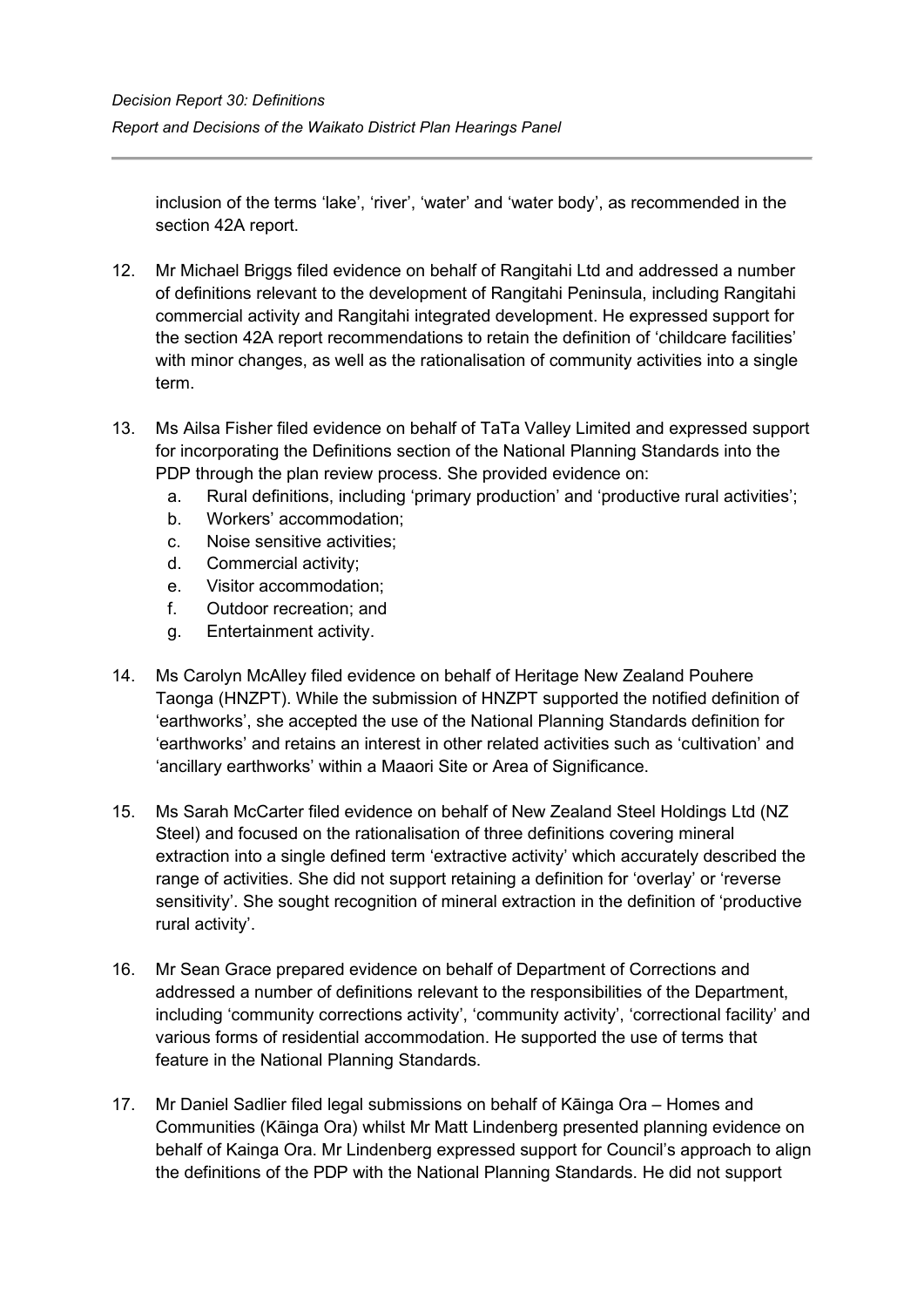Council's approach to limit the alignment only to those definitions that have received a submission. His evidence addressed a number of defined terms relevant to building and development.

- 18. Mr Bevan Houlbrooke prepared evidence on behalf of Grieg Metcalfe and sought inclusion of a number of additional terms that he considered should be defined. The additional terms were focused on wastewater systems, aircraft activities and real estate signage. He supported the inclusion of definitions as recommended by the section 42A report, including 'identified area', 'boundary adjustment', 'community-scale wastewater treatment plant'; and 'real estate sign'.
- 19. Mr Bill Loutit filed legal submissions on behalf of Hynds Foundation and addressed the definition of 'industrial activities' and definitions associated with reverse sensitivity. Ms Anna McLellan filed planning evidence on behalf of Hynds Foundation and supported the section 42A report recommendation to replace the notified version of 'industrial activities' with the National Planning Standards.
- 20. Mr Vance Hodgson prepared evidence on behalf of Horticulture New Zealand and addressed a number of definitions, mostly concerned with rural activities. He supported the use of National Planning Standards definitions where appropriate.
- 21. Mr Keith Frentz filed evidence on behalf of Ministry of Education and supported replacing the PDP term with 'educational facilities' as defined in the National Planning Standards. He sought deletion of the term 'childcare facilities' to ensure that the full range of activities that may be provided at an educational facility are recognised in the definition of educational facilities'. He also sought enabling activity status for educational facilities in most of the zones.
- 22. Mr Mark Arbuthnot provided evidence on behalf of Ports of Auckland Limited and addressed a range of definitions associated with industrial activities and workers accommodation. He supported:
	- a. the inclusion of certain definitions from the Definitions List of the National Planning Standard;
	- b. the retention of the definitions of 'hazardous substances', 'heavy vehicle' and 'impervious surface' as notified;
	- c. the recommended definition of 'identified area'; and
	- d. the section 42A recommendation not to include a definition of 'reverse sensitivity'.
- 23. Ms Pam Butler filed evidence on behalf of KiwiRail Holdings Ltd (KiwiRail) and sought inclusion of a definition for 'reverse sensitivity'. She expressed support for the section 42A report recommendation to include places of assembly as a 'noise sensitive activity', and also its recommendations to restructure the definition of 'sensitive land use'.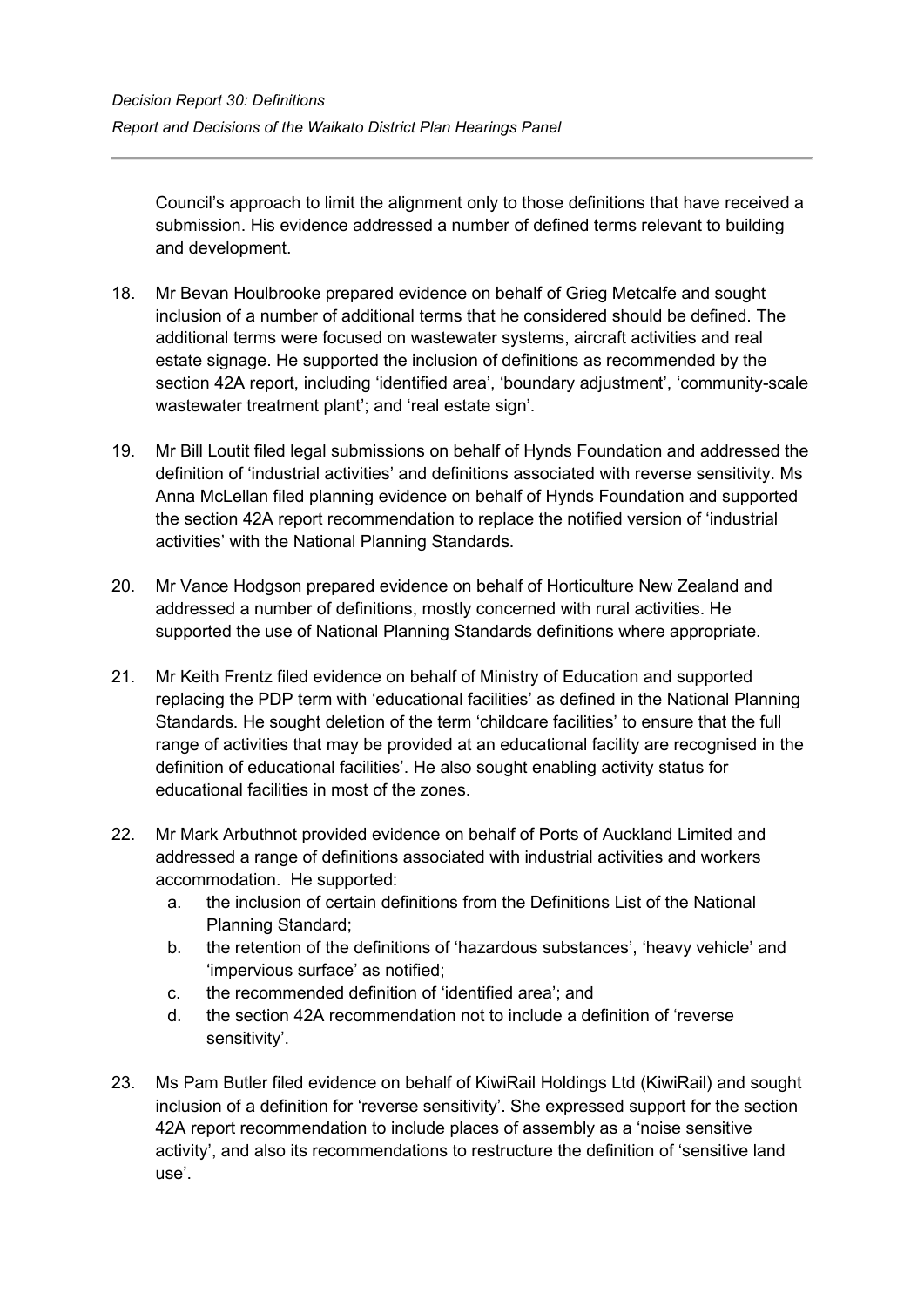- 24. Ms Fiona McNabb filed evidence on behalf of Whaingaroa Raglan Affordable Housing Project and sought primarily to amend the Residential Zone provisions (including definitions for 'minor dwellings') to allow additional houses to be built on sites to increase access to affordable housing.
- 25. Ms Lisette Balsom filed a statement on behalf of Waikato Regional Council (WRC), which expressed support for the recommendations set out in the section 42A report in respect of WRC's submission.
- 26. Ms Tanya Running filed evidence on behalf of Waka Kotahi New Zealand Transport Agency (Waka Kotahi). Of the eighteen submission points made on definitions, she concurred with six of the recommendations made by the section 42A report authors. Specifically, her evidence addressed the definitions of 'reverse sensitivity', 'watercourse' and 'vehicle movement'.
- 27. Ms Pauline Whitney filed evidence on behalf of Transpower New Zealand Ltd and supported the recommendations of the section 42A report to adopt definitions from the National Planning Standards, including 'building', 'functional need' and 'operational need'. She supported the section 42A report recommendation for 'sensitive land use' and 'identified area' but opposed the recommendation not to include a definition for 'reverse sensitivity'.
- 28. Ms Karleen Broughton filed evidence on behalf of WEL Networks Ltd and expressed support for the section 42A report recommendations for the terms 'utility allotment' and 'building'.
- 29. Mr Adam du Fall filed evidence on behalf of Powerco and expressed support for the section 42A report recommendation to use the National Planning Standards definitions for 'earthworks', 'functional need', 'operational need', and 'building'.
- 30. Ms Bridget Murdoch tabled evidence on behalf of Counties Power Ltd and expressed support for the section 42A report recommendation to use the National Planning Standards definitions for 'earthworks' and 'building'. She also supported the recommended retention of the definition for 'utility allotment'.
- 31. Mr Aaron Collier filed evidence on behalf of Perry Group Limited and supported the section 42A report recommendation not to include a definition for 'reverse sensitivity'. He addressed the definition of 'sensitive land use' and considered that the various submissions seeking to include 'visitor' and 'student' accommodation are unnecessary as they are already included in accommodation. He opposed exclusions for workers' accommodation and the section 42A report recommendation to include places of assembly in the definition of 'sensitive land use'.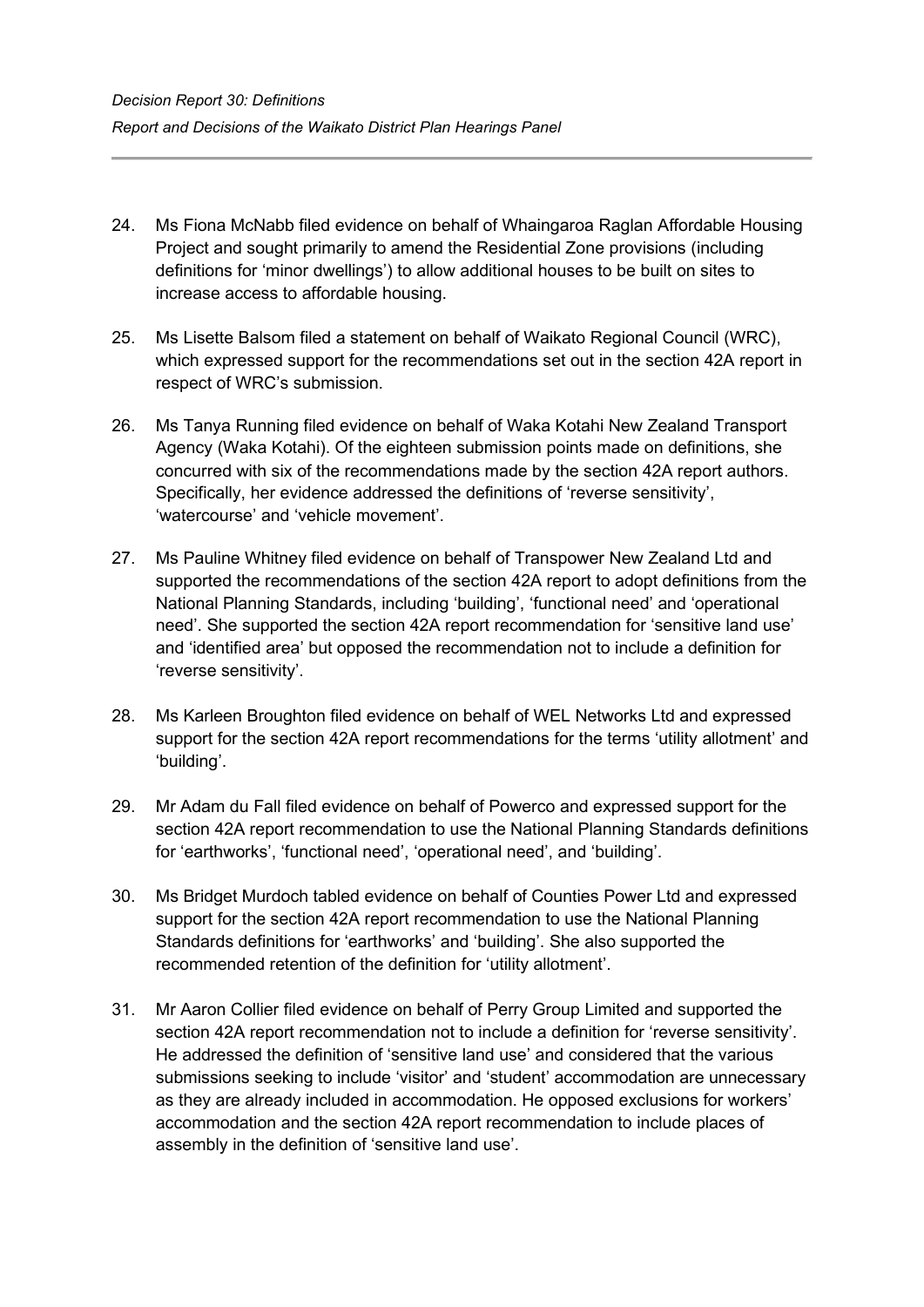- 32. Mr Nick Roberts tabled evidence on behalf of T&G Global Limited and considered it practical to use the National Planning Standards definition of 'building'. He sought inclusion of a definition for 'workers accommodation' and an exclusion for workers' accommodation from the definition of 'sensitive land use'.
- 33. Ms Alec Duncan tabled evidence on behalf of Fire and Emergency New Zealand and supported the section 42A report recommendation to include definitions for 'emergency services' and 'emergency services training and management activities'.
- 34. Ms Hilary Walker tabled evidence on behalf of Federated Farmers of New Zealand and expressed support for the adoption of the National Planning Standards definitions.
- 35. Mr Duncan Cotterill filed legal submissions on behalf of Synlait Milk Ltd and expressed support for the adoption of the National Planning Standards definitions. He supported the recommendations of the section 42A report in respect of 'noise-sensitive activity' and 'sensitive land use'.
- 36. Ms Karen Blair tabled evidence on behalf of The Oil Companies. She supported the adoption of the National Planning Standards definitions for 'commercial activities' and 'sign'. She expressed concern that the National Planning Standards definition of 'sign' includes a very wide range of signage including, for example, signs not directed to or clearly legible to people outside of the site. She supported amendments to the sign rules to exclude signs not visible from a public place. She questioned also how the 'sign' definition manages health and safety signs, including signs required by other legislation. She considered that there was value in including a definition for 'service station' and 'cumulative risk', particularly in the context of management of hazardous substances. She supported the section 42A recommendation not to include a definition of 'reverse sensitivity' in the PDP.

# <span id="page-8-0"></span>**4 Panel Decisions**

- 37. Due to the very specific nature of the submissions, evidence and our decision on each term, we have, for succinctness, combined our consideration of the submissions and evidence with our findings on each definition.
- 38. There are a number of defined terms not addressed in this decision, and that is because they are more relevant to one of our other decisions on zones or overlays. We have addressed those defined terms in the context of the relevant decision. For example, the definition of 'Significant Natural Areas' is addressed in our decision on Significant Natural Areas as we found it more helpful to consider the provisions (including definitions) for particular topics or zones holistically.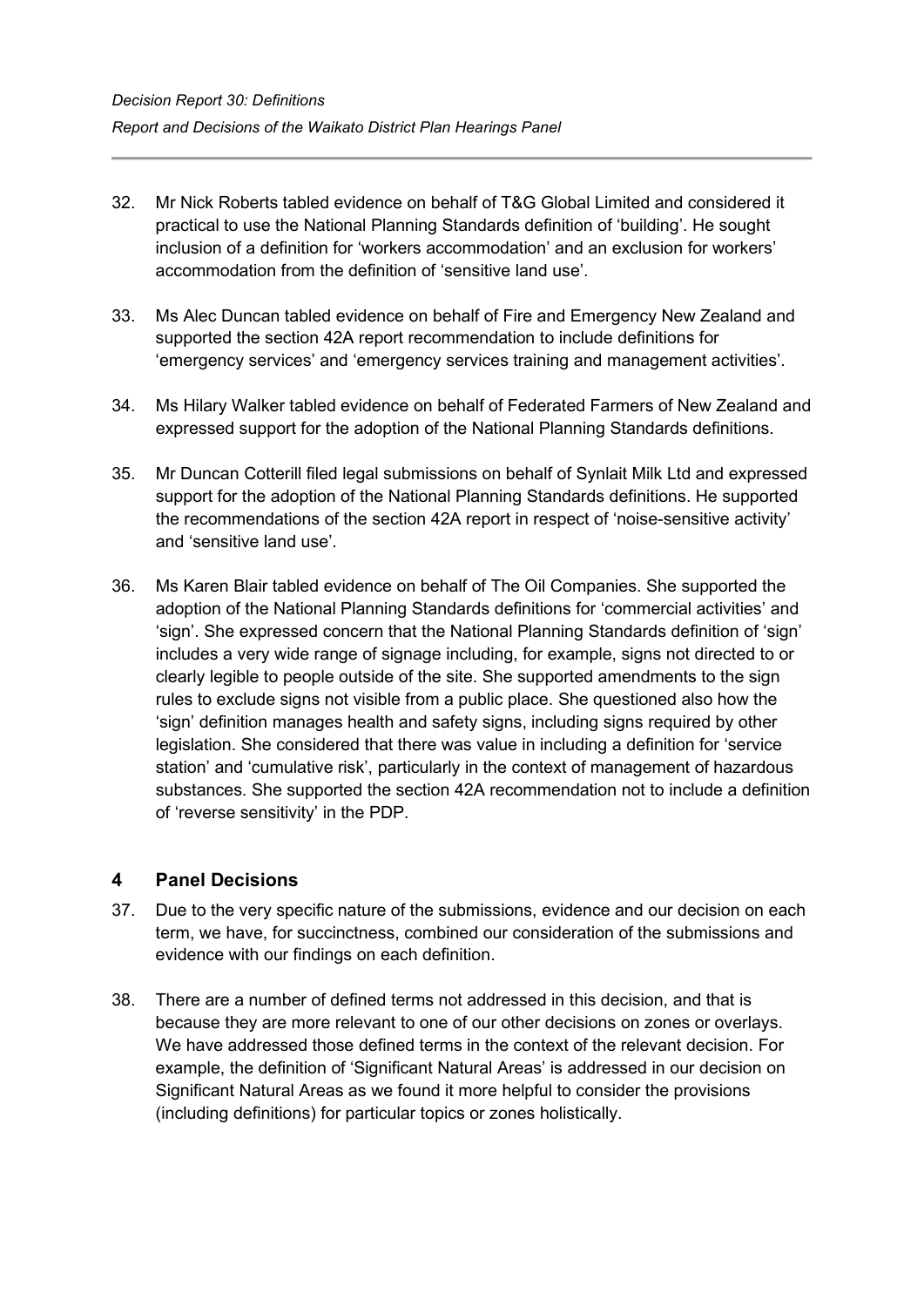- 39. We are aware that our decisions on definitions will necessitate consequential amendments to provisions elsewhere in the PDP. We have not set out those amendments here, and instead have incorporated them in our decision provisions.
- 40. There were a number of definitions which only attracted supporting submissions. As we have not made any amendments to those, we have not discussed them in our decision. We have also made a number of minor amendments to ensure that each definition is clear and assists in interpretation of the PDP.

# <span id="page-9-0"></span>**National Planning Standards**

41. While the PDP was notified in July 2018, the National Planning Standards only came into effect on 5 April 2019. There are 17 standards and the most relevant to this decision is Standard 14 Definitions which states:

> Where terms defined in the *Definitions List* are used in a policy statement or plan, and the term is used in the same context as the definition, local authorities must use the definition as defined in the *Definitions List*.

- 42. If required, the Definitions List may define:
	- a. Terms that are a subcategory of, or have a narrower application than, a defined term in the Definitions List. Any such definitions must be consistent with the higher level definition in the Definitions List.
	- b. Additional terms that do not have the same or equivalent meaning as a term defined in the Definitions List.
- 43. There are a number of terms that are in the PDP that must be replaced by the definitions in the National Planning Standards. We note the high level of support for implementation of the National Planning Standards definition in the evidence received. A number of parties considered that the current District Plan Review process is the most opportune and efficient process for amending the definitions and plan provisions to be consistent with the Definitions Standard and we agree.
- 44. Given that we have decided to implement the National Planning Standards, there is no decision for us to make for those terms and we do not discuss them further in this decision.

# <span id="page-9-1"></span>**Sites and boundaries**

## *Allotment and Lot*

45. Council's submissions sought that it would be efficient if the terms 'lot' and 'allotment' could be used interchangeably. We note that 'allotment' is defined in the National Planning Standards, while 'lot' is not. Ms Fisher on behalf of TaTa Valley Ltd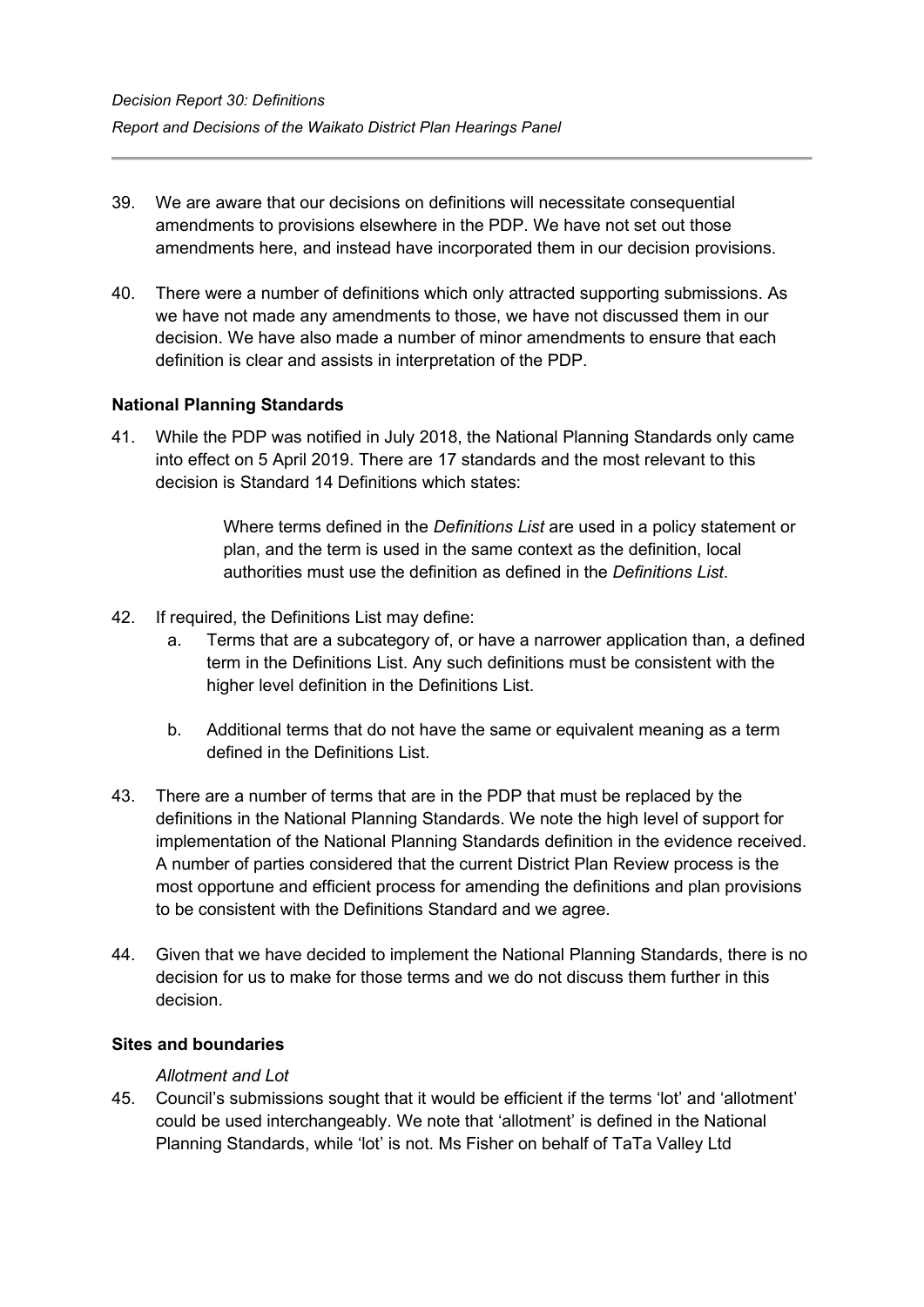considered that to use both the terms 'lot' and 'allotment' is confusing and inconsistent with the National Planning Standards.<sup>[2](#page-10-0)</sup> We agree and have deleted the term 'lot'.

# *Record of Title*

46. We agree with the section 42A report authors that including a definition for 'Record of Title' would assist in providing clarity. We agree with the analysis and wording as recommended in the section 42A report and have included a new definition.

# *Rear Record of Title*

47. We agree with the submission from Council that if the term is not used in the PDP, then it should be deleted. As 'Rear record of title' is not used in the PDP, we have deleted the definition.

# *Viable Record of Title*

48. We agree with the submission from Sharp Planning Solutions Ltd that the definition is not needed and the standards included in the definition are more appropriately addressed in the rule for subdivision in the Rural Zone. We have therefore deleted the definition of 'Viable record of title'.

## *Boundary*

49. We agree with the submission from Council and have amended the definition to refer to the boundary of 'exclusive use areas' with respect to cross-lease titles, rather than the boundary of the 'restrictive covenant.' We have not adopted the changes sought by Sharp Planning Solutions Ltd to broaden the definition to include external boundaries of cross-lease sites as it would have unintended consequences and change the application of bulk and location standards. We have been helped in this regard by the legal advice sought by Council so that the definition in relation to unit titles was fit for purpose, in particular given the definition of 'site' in the National Planning Standards. We have made a number of changes to the definition to capture the principal unit and any accessory units such as a garage.

# *Front, side and rear boundary*

50. While Council sought inclusion of definitions for 'front', 'side' and 'rear boundary', the rules in the PDP do not differentiate between side and rear boundaries. We agree with the assessment in the section 42A report that the definitions as sought are problematic

<span id="page-10-0"></span><sup>2</sup> Statement of Evidence of Ailsa Fisher on behalf of TaTa Valley Limited, Paragraph 22.2.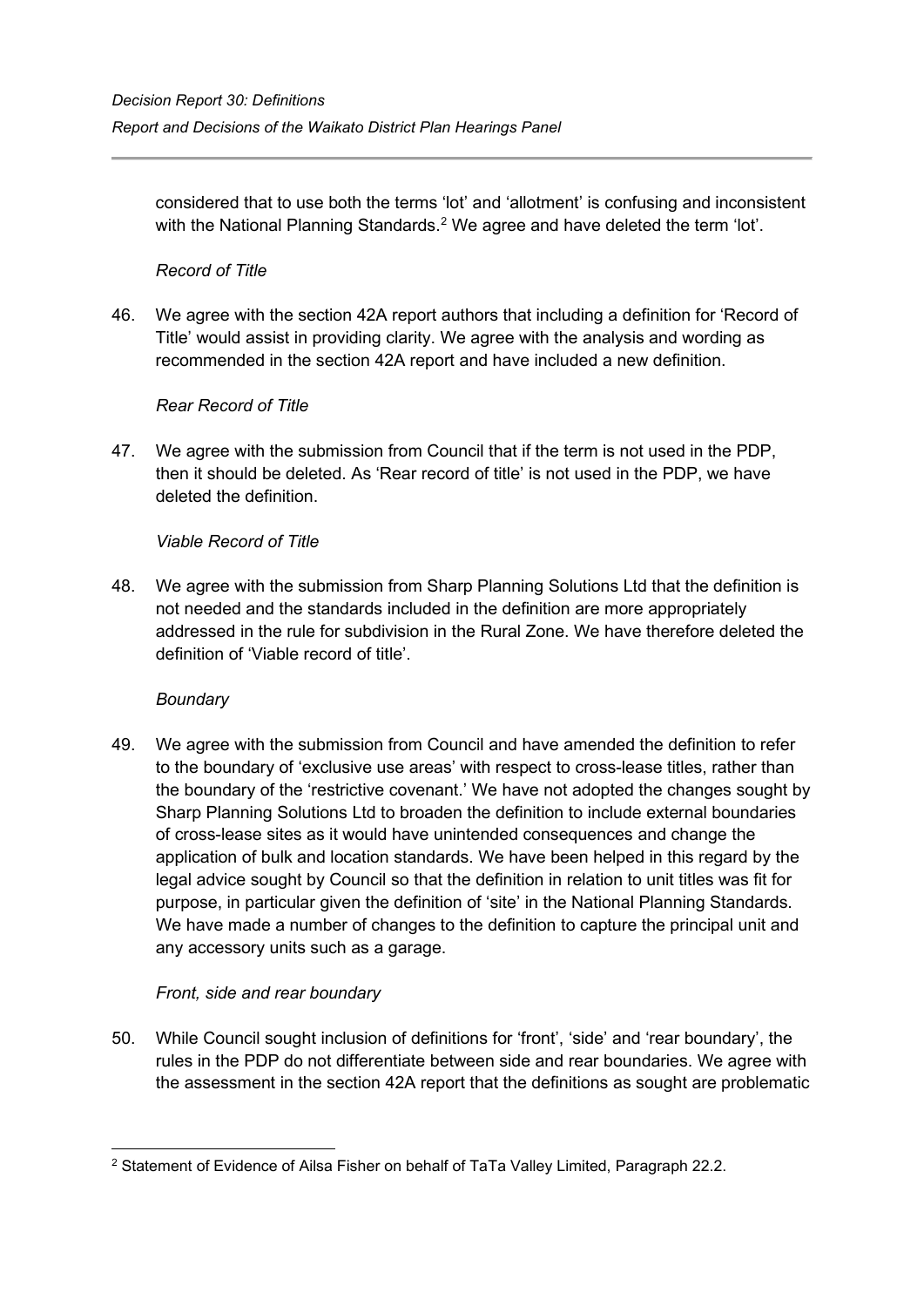in the context of the building setback rules, and do not cover all eventualities. For this reason, we have not included the additional definitions requested.

# *Continuous landholding*

51. We agree with the assessment in the section 42A report that amending the definition by inserting reference to 'multiple' adjoining Records of Title 'in the same ownership' will provide additional clarity.

## *Contiguous*

52. The term 'contiguous' is used in one rule in the PDP, being Rule 22.4.1.6 Conservation Lot Subdivision. Because we have deleted this rule, the definition is no longer required.

# <span id="page-11-0"></span>**Residential accommodation**

## *Living accommodation*

53. In his evidence on behalf of Department of Corrections, Mr Grace sought inclusion of a new term 'living accommodation' which included shared accommodation forms such as emergency and refuge accommodation, accommodation for supervision staff, home detention and workers accommodation. We do not see the need for additional terms that relate to residential accommodation and have therefore rejected the request.

# *Dwelling and household*

54. We have deleted the definition of dwelling due to overlap with the National Planning Standards term 'Residential unit'. While the Department of Corrections sought inclusion of a new defined term 'household' to cover a person or group of people who live together as a unit, we do not see the need.

## *Sleepout*

55. The Surveying Company Ltd, Leigh Michael Shaw and Bradley John Hall sought inclusion of a definition for 'sleepout' as it was included in the Operative Waikato District Plan: Franklin section. We consider that sleepouts are adequately covered by the terms 'accessory building', and 'minor residential unit' if they are self-contained. We therefore have not included a definition for 'sleepout'.

## *Apartment*

56. We agree with the assessment in the section 42A report that the term 'apartment' requires clarification as it is not clear if it refers to a building, or an individual unit. We have amended the term to identify that the term refers to a building, as requested by Kāinga Ora and note Mr Lindenberg's support for these amendments in his evidence.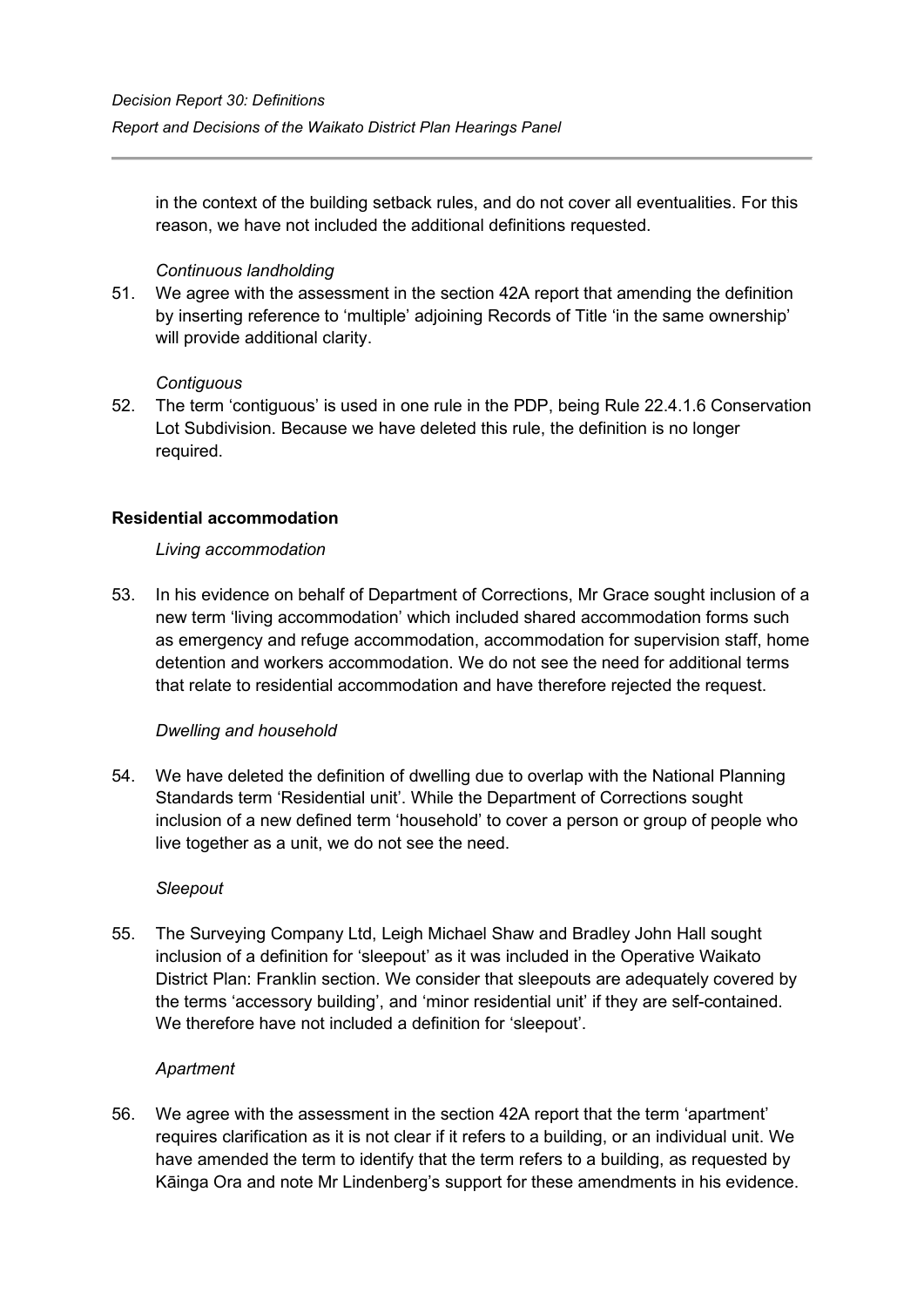We have also made amendments to recognise that an apartment building could have other uses along with residential, for example a ground floor in retail and upper floors in residential units where only part of the building is residential.

# *Multi-unit development*

57. We have made a number of amendments to the definition to recognise that a multi-unit development may comprise of a range of housing types. We note Mr Lindenberg's support for these amendments in his evidence for Kāinga Ora.

# *Traveller's accommodation, Visitor accommodation and Homestay*

- 58. As 'visitor accommodation' is included in the National Planning Standards definitions, we have replaced 'traveller's accommodation' with the National Planning Standard definition for 'visitor accommodation'. Ms Fisher initially considered that different types of visitor accommodation have different effects and suggested creating sub-types of visitor accommodation which can be used to differentiate activity status in the zone rules. At the hearing, she accepted the view of the section 42A report authors and concluded that it is not necessary to provide for sub-types of visitor accommodation within the definition. Given our consideration of the TaTa Valley Resort Zone and its provisions (which is the context for Ms Fisher's evidence), we see no need for additional defined terms for visitor accommodation and consider that the rules can be tailored to reflect different forms of visitor accommodation in the zone, if, and to the extent, necessary.
- 59. However, we consider a 'homestay' to be a sufficiently distinguishable activity to warrant its own definition. We have, therefore, retained that definition.

# *Workers' accommodation*

60. This term is not used in the PDP, as notified, however we have made changes to the Rural Zone rules to specifically cater for workers' accommodation. We heard from Ms Fisher on behalf of TaTa Valley Ltd, Mr Vance Hodgson on behalf of Horticulture New Zealand, Mr Nick Roberts on behalf of T&G Global and Mr Mark Arbuthnot on behalf of Ports of Auckland Ltd, all of whom supported the inclusion of a definition for workers' accommodation, with each of them providing different proposed wording. For clarity, we consider that a definition would aid interpretation of the PDP. Of the versions presented to us for consideration, we prefer the wording put forward by Ms Fisher as it is succinct and clearly describes what workers' accommodation is.

*Rest Home and Retirement Village*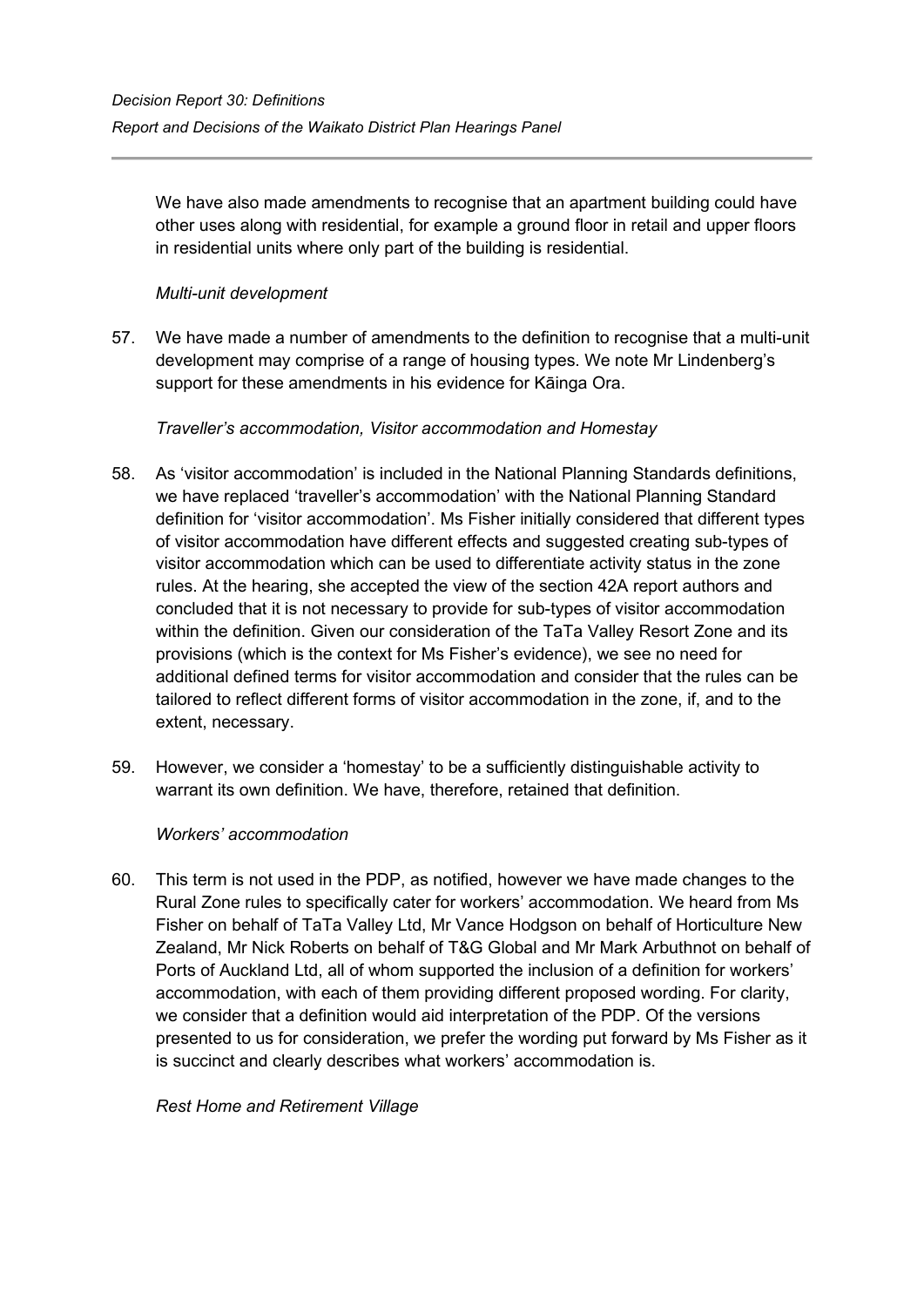61. We agree with the submitters that the term 'rest home' is a duplication of 'retirement village', and that the terms should be rationalised into one. As 'retirement village' is a National Planning Standards term, we have used that and deleted 'rest home'.

# *Boarding House*

62. While this term was sought by Kāinga Ora, it is only used in the context of a 'noise sensitive activity' in the PDP. Given the National Planning Standards define 'residential activity', we see no need to duplicate that by including different forms of living.

## *Special Housing Development*

63. As this term is not used in the PDP, we see no need to include a definition.

## *Minor dwelling and minor residential unit*

64. As 'minor residential unit' is a National Planning Standards definition, we have used that term to replace 'minor dwelling'. Ms Fiona McNabb on behalf of Whaingaroa Raglan Affordable Housing Project presented evidence which sought to amend the definition of 'minor dwelling' and Rule 16.3.1 to allow more than one dwelling per site. We note that the National Planning Standards definition of 'minor residential unit' does not limit the number of units on a particular site. We have not amended the definition but have addressed her request in our decision on the rules for the Residential Zone.

## <span id="page-13-0"></span>**Sensitive activities and reverse sensitivity**

*Noise-sensitive activity*

- 65. While the section 42A report authors recommended including places of assembly in the definition of 'noise sensitive activity', Ms Fisher on behalf of TaTa Valley Ltd opposed the amendment. She considered that places of assembly are occupied intermittently and occupants do not need increased protection from noise generating activities due to the short duration of exposure. Conversely, Mr Hodgson in his evidence on behalf of Horticulture New Zealand agreed with the section 42A report recommendation to extend the definition to include 'places of assembly' as 'noise sensitive activities'.
- 66. We agree with Ms Copplestone and Ms Yardley that places of assembly can include a wide range of activities, some of which are sensitive to noise and others that are not.<sup>[3](#page-13-1)</sup>

<span id="page-13-1"></span><sup>&</sup>lt;sup>3</sup> Statement of Rebuttal Evidence Hearing 5: Chapter 13 Definitions, Anita Copplestone and Megan Yardley, Paragraph 56, dated 3 December 2019.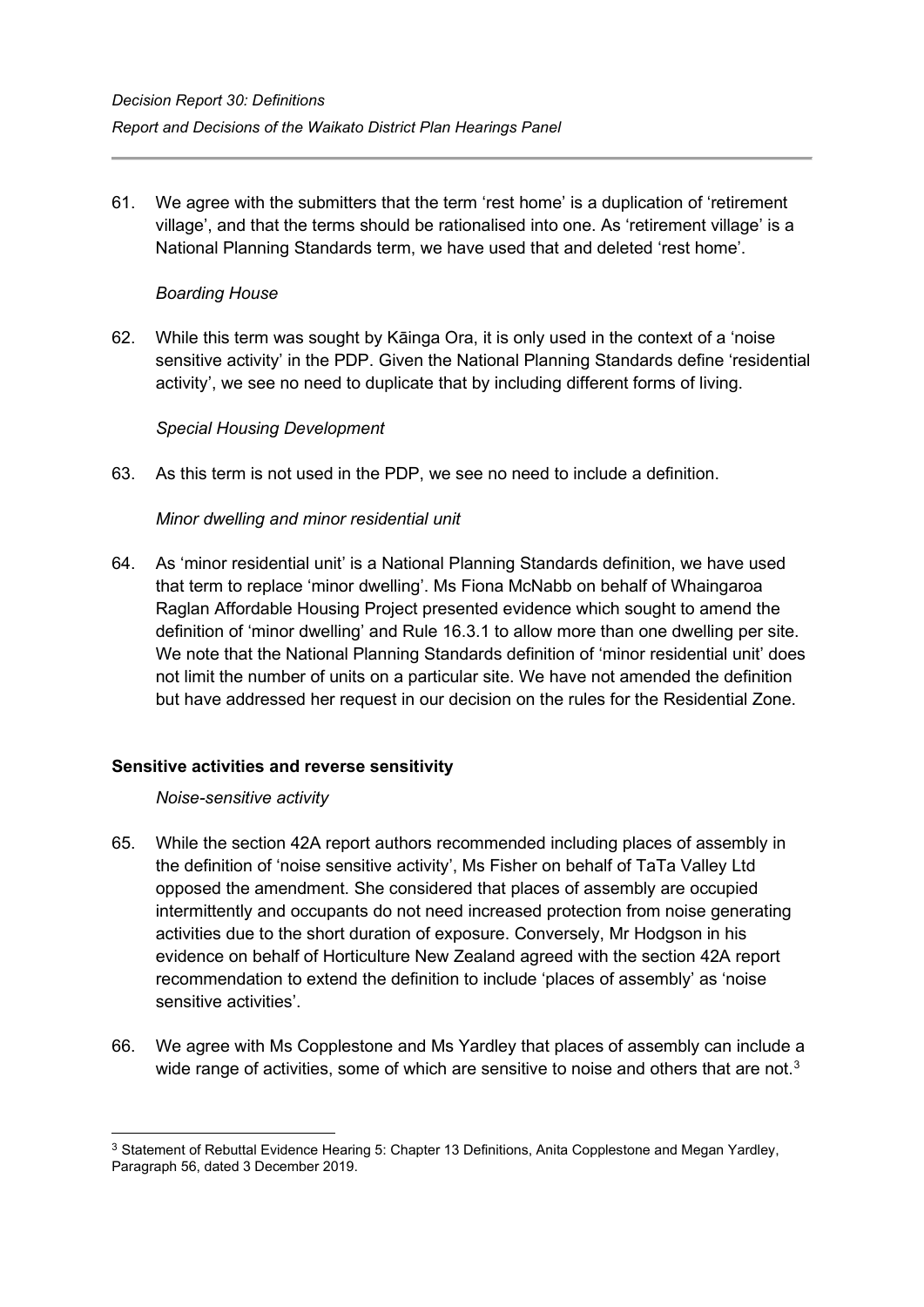Accordingly, we consider it is appropriate to assume that activities that are sensitive to noise are likely to occur in a place of assembly.

- 67. Mr Arbuthnot on behalf of Ports of Auckland Limited (POAL) sought an exclusion for workers' accommodation. He considered this was appropriate because the accommodation is for the use of people who are engaged in the activity occurring on the site and who are familiar with (and not sensitive to) the effects of the activity. [4](#page-14-0) We consider that the exclusion of workers' accommodation from noise sensitive activity rules is most appropriately addressed in the rules, rather than complicating the definition.
- 68. We have only made modest amendments to this definition to match defined terms in the National Planning Standards and included places of assembly in response to the submission from KiwiRail as these may include activities sensitive to noise.

## *Sensitive land use*

- 69. The term 'sensitive land use' is used in a number of policies and rules in the PDP and we agree with the analysis of the section 42A report authors that 'sensitive land use' and 'reverse sensitivity' are not intended to be used interchangeably. We do not consider it appropriate to merge them into a single term as suggested by a number of submitters, because the term 'sensitive land use' is used in rules which manage reverse sensitivity, but reverse sensitivity is not limited to the adverse effects of noise.
- 70. We received evidence from Mr Roberts on behalf of T&G Global who considered that 'workers' accommodation' needed to be excluded from the definition of 'sensitive land use' due to the need for workers to live near primary productive activities. Mr Arbuthnot on behalf of POAL made similar points in his evidence, although narrowed the exclusion to workers' accommodation in the Industrial Zone. In his evidence on behalf of Perry Group, Mr Aaron Collier considered Mr Arbuthnot's requested exclusion for 'workers accommodation' in relation to the Industrial Zone to be inappropriate. He considered that it was problematic to state that an activity that would be sensitive *outside* an Industrial Zone would not be sensitive *within* an Industrial Zone.[5](#page-14-1) Similar to our decision on noise sensitive activities, we consider that the exclusion of workers' accommodation from sensitive land use rules is most appropriately addressed in the rules, rather than complicating the definition.
- 71. Mr Collier considered that it is unnecessary and repetitive to incorporate 'visitor accommodation' and 'student accommodation' in the definition of 'sensitive land use',

<span id="page-14-0"></span><sup>4</sup> Statement of Evidence of Mark Arbuthnot for Ports of Auckland Limited in Relation to Hearing 5 – Chapter 13 Definitions, , Paragraph 10.3, dated 18 November 2019.

<span id="page-14-1"></span><sup>5</sup> Statement of Evidence of Aaron Collier on behalf of Perry Group Limited, Paragraph 4.9, dated 14 November 2019.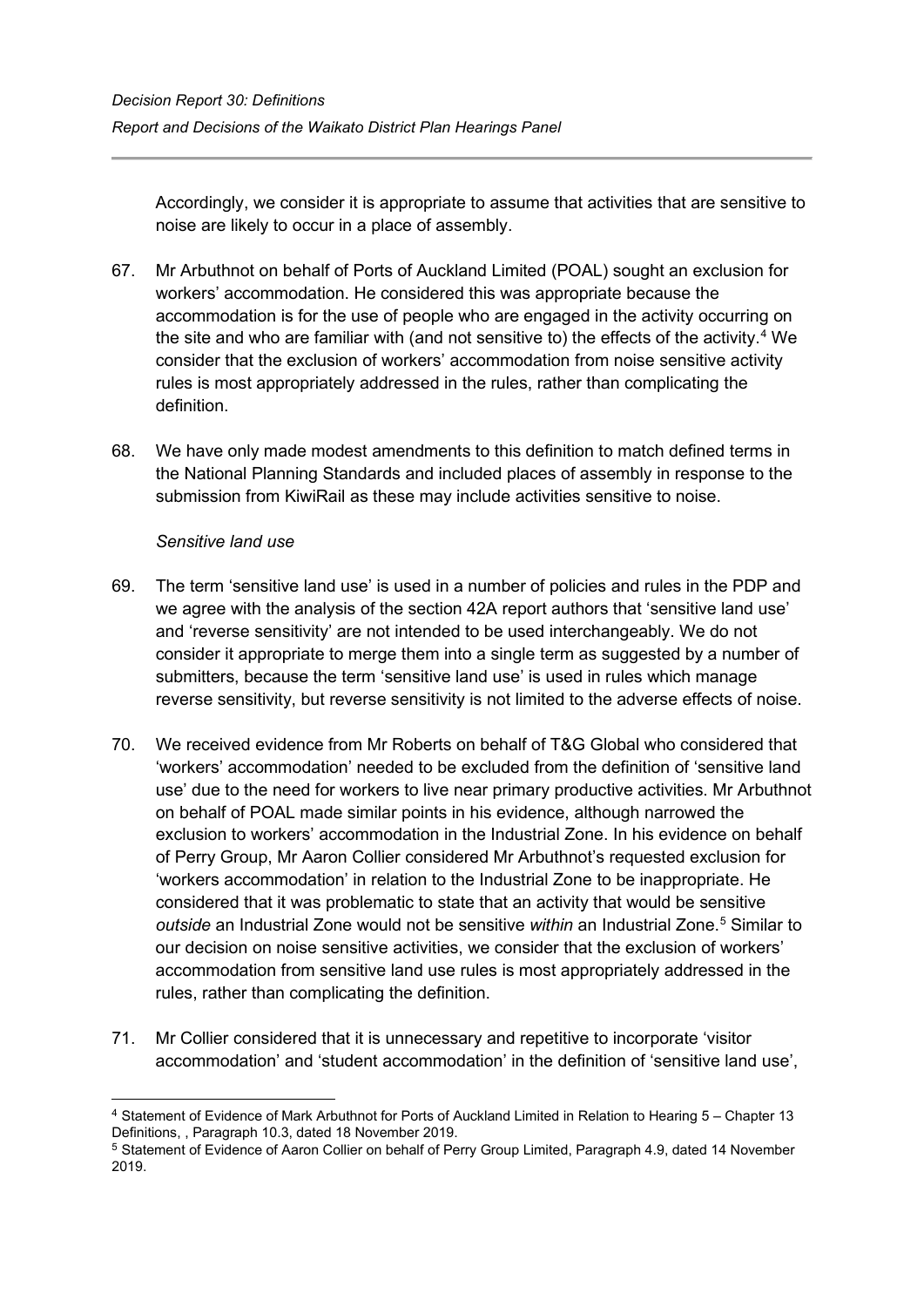as they already fail to be considered as 'accommodation'. We agree, although we have retained 'visitor accommodation' for the avoidance of doubt.

- 72. We agree with Radio New Zealand and KiwiRail that additional clarity would be achieved by restructuring the definition into clauses, noting also that the current structure of the definition makes it appear (incorrectly) that all 'sensitive land uses' are education facilities.
- 73. We have included places of assembly as they could include sensitive activities, although we agree with Mr Collier that places of assembly are often generators of noise.[6](#page-15-0)

# *Reverse sensitivity*

- 74. The PDP does not currently include a definition for 'reverse sensitivity' and a number of parties considered that there should be a definition for 'reverse sensitivity', as follows:
	- a. Ms Pauline Whitney on behalf of Transpower NZ acknowledged the challenges of defining the term, but nevertheless considered that a definition of the term 'reverse sensitivity' (reflecting the same in the RPS) would be beneficial to plan users and would support the PDP's interpretation and application.
	- b. Ms Tanya Running on behalf of Waka Kotahi considered that the term is well established in case law and planning documents, including the RPS, and appears frequently in the PDP.[7](#page-15-1)
	- c. Ms Pam Butler on behalf of KiwiRail considered that it is important that the concept is properly understood and inclusion of a definition would make the PDP easier to interpret.<sup>[8](#page-15-2)</sup>
- 75. Mr Collier on behalf of the Perry Group had an opposing view and outlined his preference that plans should focus on policies to manage reverse sensitivity rather than relying on a definition. Similarly, Ms Sarah McCarter on behalf of NZ Steel did not support inclusion of a definition for 'reverse sensitivity' given that the case law on this matter is still evolving. She drew our attention to the decision of the Auckland Unitary Plan which considered that a better approach to informing people about the issue of reverse sensitivity would be by way of guidance material outside the PDP itself.<sup>[9](#page-15-3)</sup> Mr Hodgson on behalf of Horticulture New Zealand considered that there was no need to define the term, particularly as the term is defined in the RPS should there be a need

<span id="page-15-0"></span><sup>6</sup> Statement of Evidence of Aaron Collier on behalf of Perry Group Limited, 14 November 2019, Paragraph 4.10.

<span id="page-15-1"></span><sup>7</sup> Statement of Evidence of Tanya Running for the NZTA, Paragraphs 5.1-5.2.

<span id="page-15-2"></span><sup>&</sup>lt;sup>8</sup> Statement of evidence of Pam Butler, for KiwiRail Holdings Ltd, Paragraphs 4-7.

<span id="page-15-3"></span><sup>9</sup> Statement of evidence of Sarah McCarter on behalf of NZ Steel, Paragraph 28.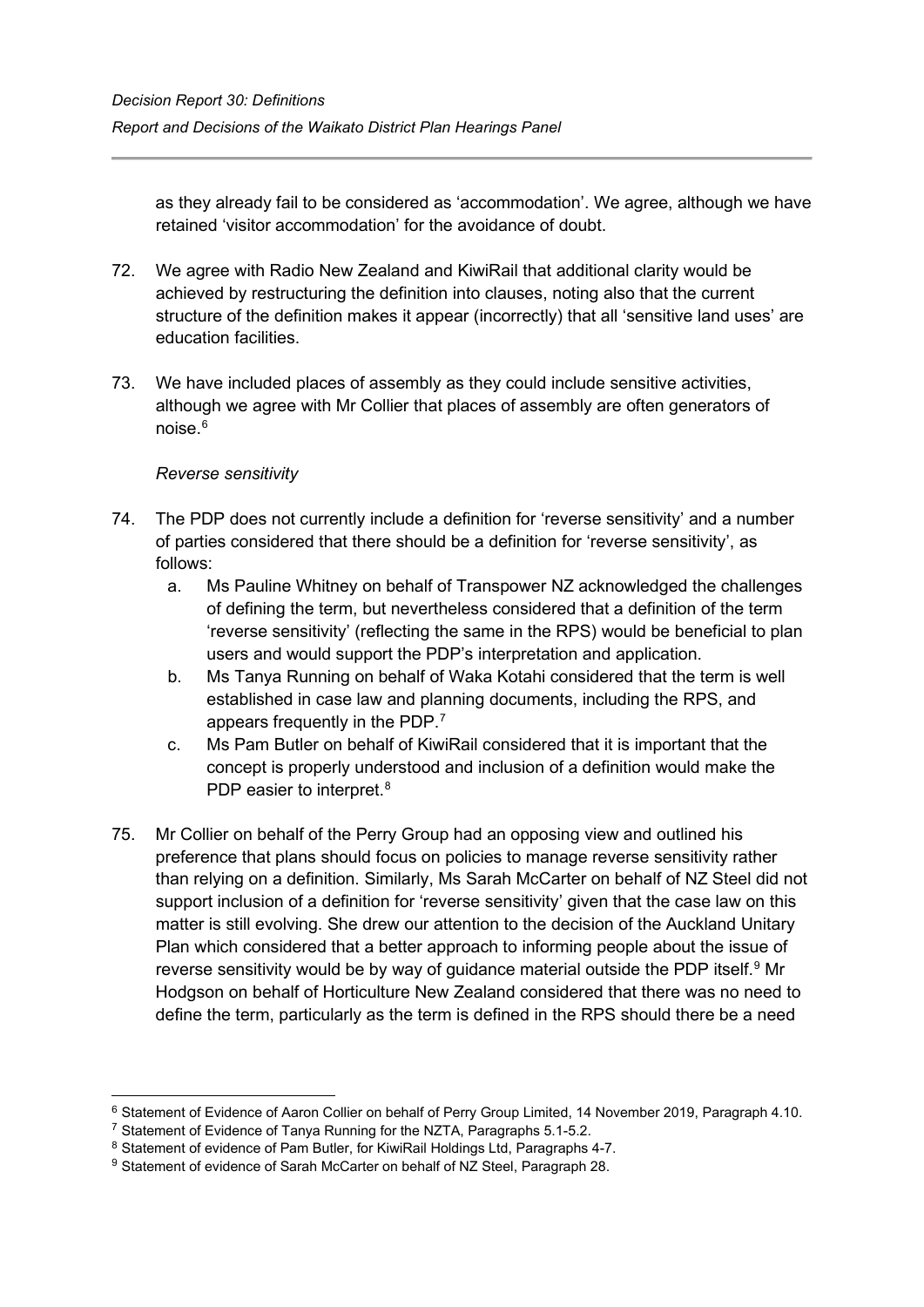to refer to the higher order instrument. $^{\mathsf{10}}$  $^{\mathsf{10}}$  $^{\mathsf{10}}$  These sentiments were echoed by Mr Arbuthnot on behalf of POAL.

76. We are mindful of the analysis of the authors of the Recommendations on Submissions Report for the National Planning Standards, and their difficulties with providing a definition of 'reverse sensitivity',<sup>[11](#page-16-1)</sup> given that case law is still evolving. We agree that it is a difficult concept to define as it depends on the context and have not included a definition for 'reverse sensitivity'. We consider it is more appropriate to deal with reverse sensitivity on a case-by-case basis, as it arises in different forms.

# *Habitable building, non-habitable building and habitable room*

77. We agree with the analysis and recommendation of the section 42A report authors and consider that including new definitions for all three terms will assist in interpretating the PDP and aid clarity.

# *Living court and outdoor living space*

78. While there are some differences between the two definitions, we consider that the National Planning Standards definition for 'outdoor living space' should replace the term 'living court' in the PDP. We consider that the definition of outdoor living space in the National Planning Standards is sufficiently broad to include outdoor space at ground level as well as upper floors, as was contemplated in the definition in the PDP.

## *Communal service court and Service court*

79. We have amended these definitions to align them with terms 'outdoor living space' and 'residential unit' in the National Planning Standards, but do not limit the definition to three or more residential units. We note Mr Lindenberg's support for these amendments in his evidence on behalf of Kāinga Ora.

## *Duplex*

80. Mr Lindenberg's evidence explained the rationale for amending the definition of 'duplex' to enable the residential units to be connected by a common wall and or by an accessory building, such as a garage or a carport. We agree and have amended the definition accordingly.

<sup>&</sup>lt;sup>10</sup> Statement of evidence of Vance Hodgson on behalf of Horticulture New Zealand, Paragraph 62.

<span id="page-16-1"></span><span id="page-16-0"></span><sup>11</sup> Ministry for the Environment. 2019. 2I Definitions Standard – Recommendations on Submissions Report for the first set of National Planning Standards. Wellington: Ministry for the Environment, Section 393, Pages 187 – 191.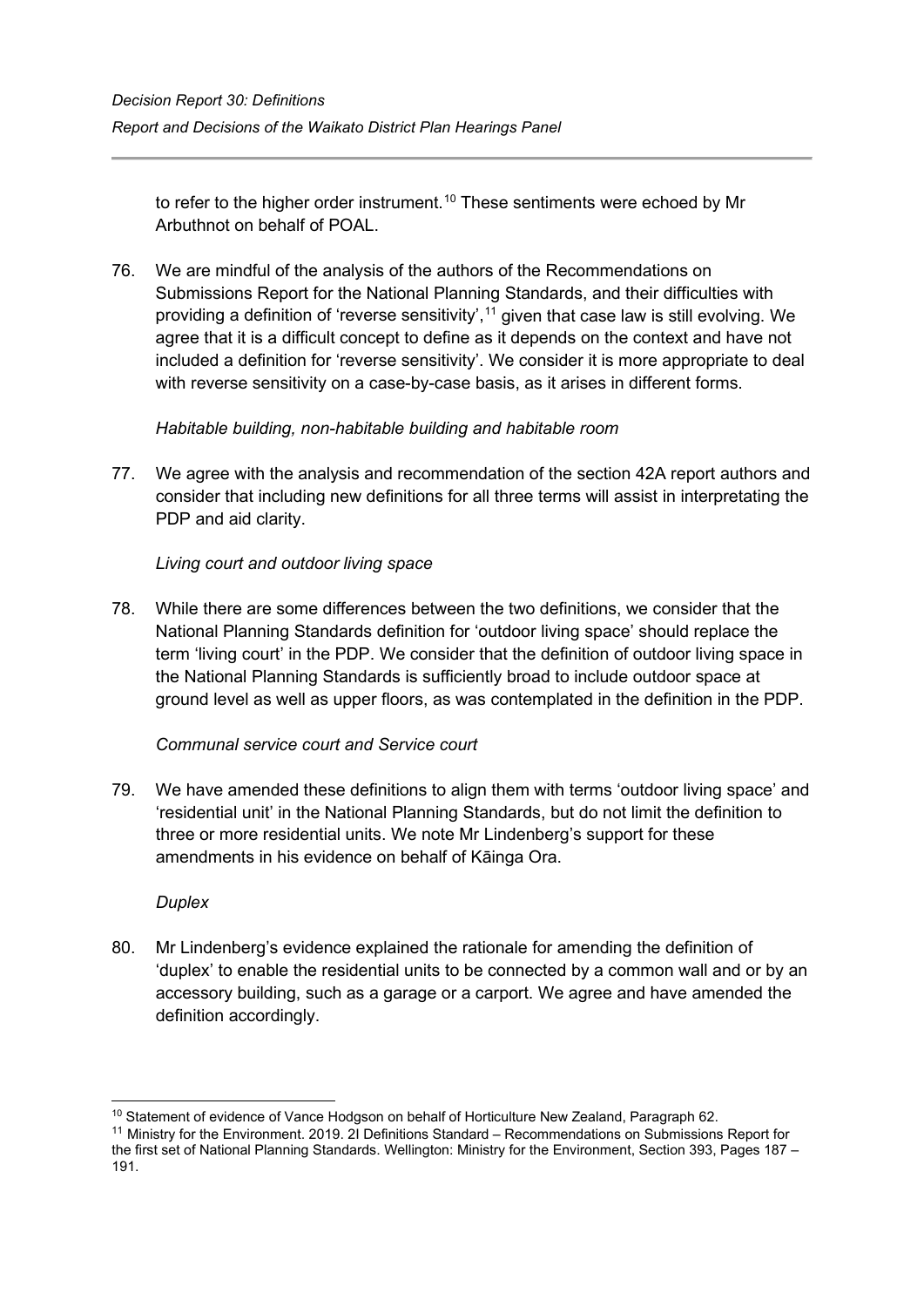# <span id="page-17-0"></span>**Industrial and quarry activities**

*Mineral extraction and processing, Aggregate Extraction Activities and Extractive Industry*

- 81. We agree with the submitters that the terms can be rationalised and combined into one definition, as see no value in having three definitions which cover the same activities. We consider that the most appropriate description of the activity is 'extractive activity' and this will match the naming protocol of the National Planning Standards.
- 82. Ms McCarter presented evidence on behalf of NZ Steel Holdings Ltd and supported streamlining the terms which relate to mining and extraction. While a number of the changes were supported by NZ Steel, she sought inclusion of:
	- a. Workers' accommodation as being necessary for security purposes;
	- b. Storage, management and disposal of tailings which is a fundamental component of extractive activities and in her opinion, excluding this from the definition would lead to an incomplete description of the activity; and
	- c. Reference to 'at' or 'near' the site where the minerals have been taken, won or excavated effectively restricts the location of the extractive activity.
- 83. She did not see the value in either excluding or including 'ancillary earthworks' as they are indistinguishable from the activity of mineral or aggregate extraction. She considered that to define these as separate activities would create an artificial distinction which would not reflect the reality of how these activities occur. [12](#page-17-1) We have retained 'ancillary earthworks' within the definition of extractive activity as it will aid interpretation.
- 84. We agree with Ms McCarter that the definition should apply to activities at or near the site where the minerals have been taken, won or extracted. We also have included reference to tailings as a fundamental aspect of extraction activities. We agree with the section 42A report authors not to include residential / workers' accommodation in the definition for people required to live on site and instead address this through the rules.
- 85. We have excluded farm quarries from the definition as they are of a different scale and, generally speaking, will have a lesser level of effects.

## *Blasting*

86. We agree with the analysis of the section 42A report authors that the effects of irregular and regular blast holes are similar. We have therefore made amendments to broaden the definition to an array of blast holes (rather than a regular array) and have deleted the reference to 'regularly spaced' explosive charges.

<span id="page-17-1"></span><sup>&</sup>lt;sup>12</sup> Statement of evidence of Sarah McCarter on behalf of NZ Steel, paragraph 23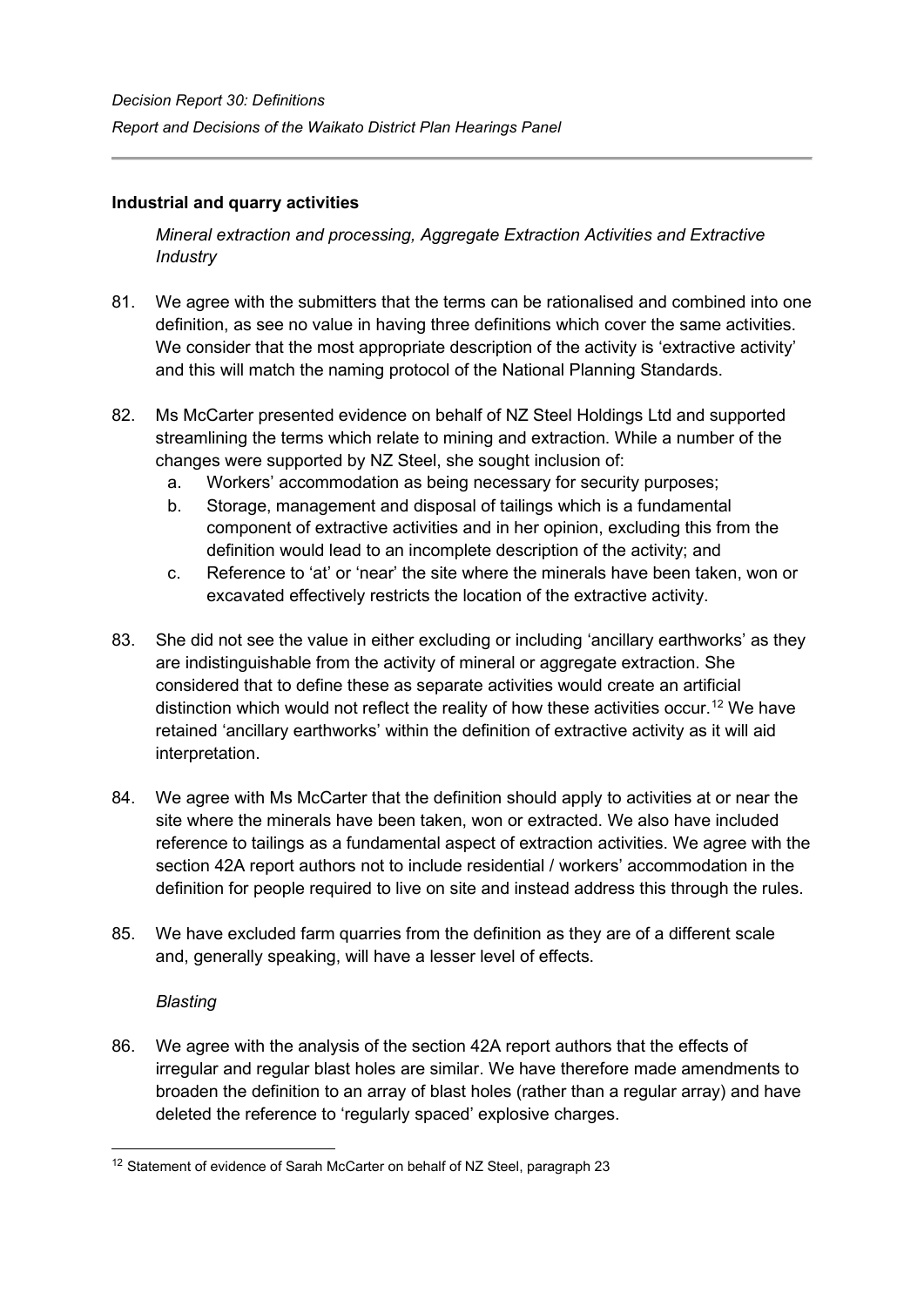## *Mineral*

87. We agree with the submission from New Zealand Steel that it is appropriate to cross reference the definition of 'mineral' to that in the Crown Minerals Act 1991.

# <span id="page-18-0"></span>**Cleanfills and waste management**

*Fill material*

88. While 'cleanfill' is a defined term in the National Planning Standards, we consider that expanding the definition of 'fill material' to describe the variety of substances used for cleanfill will provide additional clarity.

# *Cleanfill facility*

89. While The Surveying Company and Grander Investments Limited requested a new definition of 'cleanfill facility', we consider that the National Planning Standards term 'cleanfill area' adequately addresses the matters raised by the submitters. More specifically, the submitters described the activity as a facility where cleanfill material is accepted for disposal, which matches the National Planning Standards definition for 'cleanfill area'. We have therefore included the National Planning Standards definition for 'cleanfill area'.

## *Landfill*

90. We agree with submitters that the PDP would benefit from a definition for this term given that it is used in rules. We therefore have included the National Planning Standards definition for landfill.

## *Waste management*

91. Federated Farmers sought amendments to the definition of 'waste management' to restrict the definition to 'industrial or commercial' activities only. We have not made any changes to the definition of 'waste management' as we do not consider the amendments sought by Federated Farmers to exclude day-to-day farming will assist in interpretation.

## *Waste management facility*

92. As notified, the definition of 'waste management facility' includes reference to cleanfills which results in overlap between the two definitions. The submission from Grander Investments Limited sought to separate the disposal of 'cleanfill' from other waste management activities/facilities and we agree. We have deleted reference to cleanfills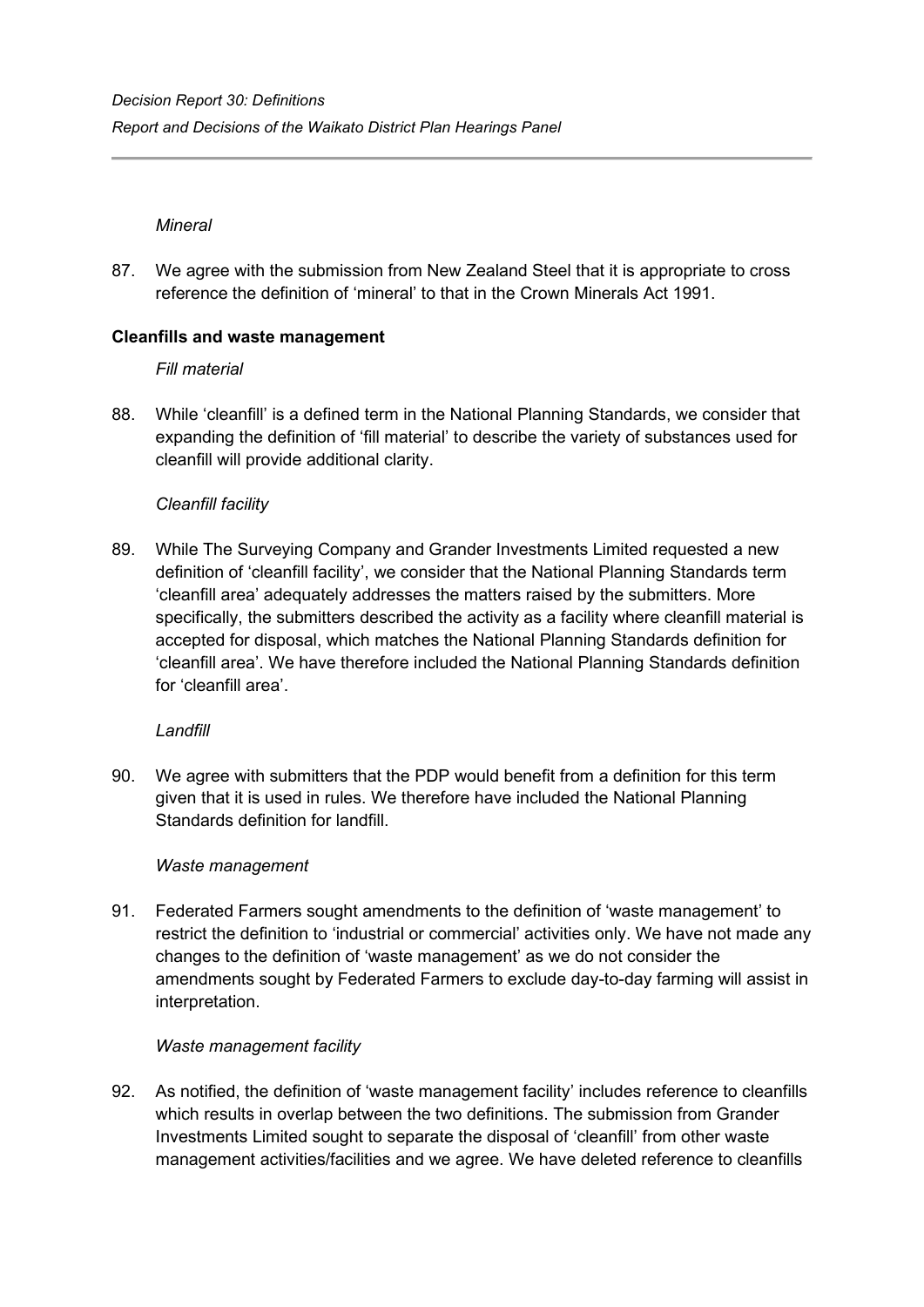from the definition of 'waste management facility' to make the distinction between the two activities clear.

*Disposal* 

93. We do not agree with the inclusion of the term 'disposal', as sought by Sharp Planning Solutions Ltd, as the term is commonly used and understood.

# <span id="page-19-0"></span>**Rural activities and features**

## *Rural activities and productive rural activities*

- 94. Despite the requests by Waka Kotahi and Fonterra Limited to include definitions for these terms, we do not see the need given the limited use of the terms in the PDP. Ms Fisher (on behalf of TaTa Valley Limited) considered that the terms 'primary production' and 'productive rural activities' are not interchangeable, as suggested by the section 42A report. In his evidence on behalf of Middlemiss Farm Holdings Ltd, Mr Hartley supported the replacement of 'productive rural activities' with the National Planning Standards definition 'primary production'. He considered that this wording creates less room for future debate (especially if carried down into objectives and policies without amendments to those) as to whether a proposed activity is 'productive' or not and is therefore less likely to lead to inappropriate environmental and social outcomes.<sup>[13](#page-19-1)</sup>
- 95. We agree with Ms Copplestone and Ms Yardley that 'primary production' can replace the term 'productive rural activities' in the PDP without altering the scope of what was intended by the PDP for 'productive rural activities'. [14](#page-19-2)

## *Forestry*

96. KiwiRail sought amendments to the definition of 'forestry' to explicitly include shelterbelts and woodlots. We note that the National Environmental Standards for Plantation Forestry do not include a definition for 'forestry', despite having a number of other defined terms that use the term 'forestry' such as forestry track and forestry road. We consider that the inclusion of definitions for shelterbelts and woodlots is not necessary as the definition is already sufficiently broad. We understand why KiwiRail is seeking to expand the definition, but we do not consider the definition should be modified to manage vegetation in close proximity to the railway network.

<span id="page-19-1"></span><sup>&</sup>lt;sup>13</sup> Statement of Primary Evidence of Shane Hartley on Behalf of Middlemiss Farm Holdings Ltd, Paragraph 4.8, dated 21 November 2019.

<span id="page-19-2"></span><sup>&</sup>lt;sup>14</sup> Statement of Rebuttal Evidence Hearing 5: Chapter 13 Definitions, Anita Copplestone and Megan Yardley, Paragraph 96, dated 3 December 2019.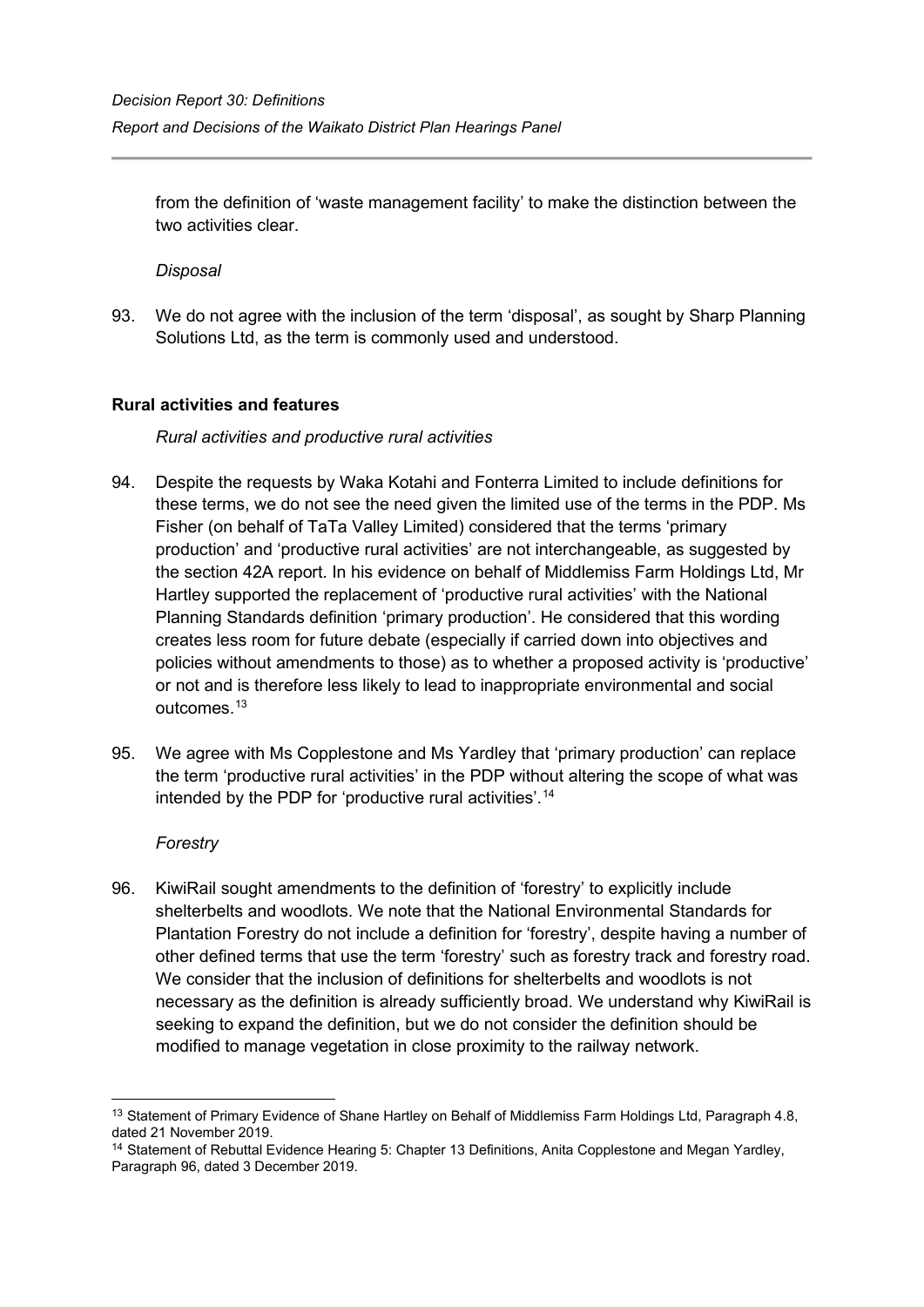# *High class soils*

97. Mr Hartley filed evidence for Middlemiss Farm Holdings Limited and sought an amendment to the definition of 'high class soils' to exclude 'flood plain' soils. He acknowledged that this may make the PDP slightly inconsistent with the RPS. We are satisfied that the PDP should match the RPS in this regard and therefore have not amended the definition as he requested. Given the imminent release of the National Policy Statement for Highly Productive Land, it would be premature for us to pre-empt that by making changes to this definition, especially given that the current definition in the PDP aligns with the RPS. We note that this approach was supported by Mr Hodgson in his evidence on behalf of Horticulture New Zealand.

# *Lifestyle uses*

98. Despite the request from Fonterra Limited to include a definition for this term, we do not see the need given the limited use of the term in the PDP. Mr Hodgson addressed this matter in his evidence on behalf of Horticulture NZ and agreed that it is not necessary to define the term. He considered that the PDP could be improved with use of a consistent term and alignment with the National Planning Standards and the Proposed National Policy Statement for Highly Productive Land. Given that the Proposed National Policy Statement has not yet been gazetted, this is somewhat difficult to achieve at this point.

# *Boarding, breeding or animal training establishment*

99. We have amended this definition to clarify that it is intended to apply to domestic animals rather than to rural animals such as farm dogs. We note Mr Lindenberg's support in his evidence on behalf of Kāinga Ora for the amendments to make it clear that this term relates to boarding animals.

## *Poultry*

100. We have addressed the points raised by Ms Kaur in our decision on the Rural Zone. In summary, we have added in a 'free range' definition to clearly separate from intensive farming. Free range includes outdoor enclosures where ground cover is maintained. If grass cover is not maintained because stocking is too intensive, then it falls into the intensive farming definition. We have also included an explicit exclusion from the 'intensive' definition for poultry hatcheries.

# <span id="page-20-0"></span>**Commercial activities**

*Commercial activity, commercial services and retail activity* 

101. As the National Planning Standards include a definition for 'commercial activity', our key decision was whether there was any value in retaining the definitions of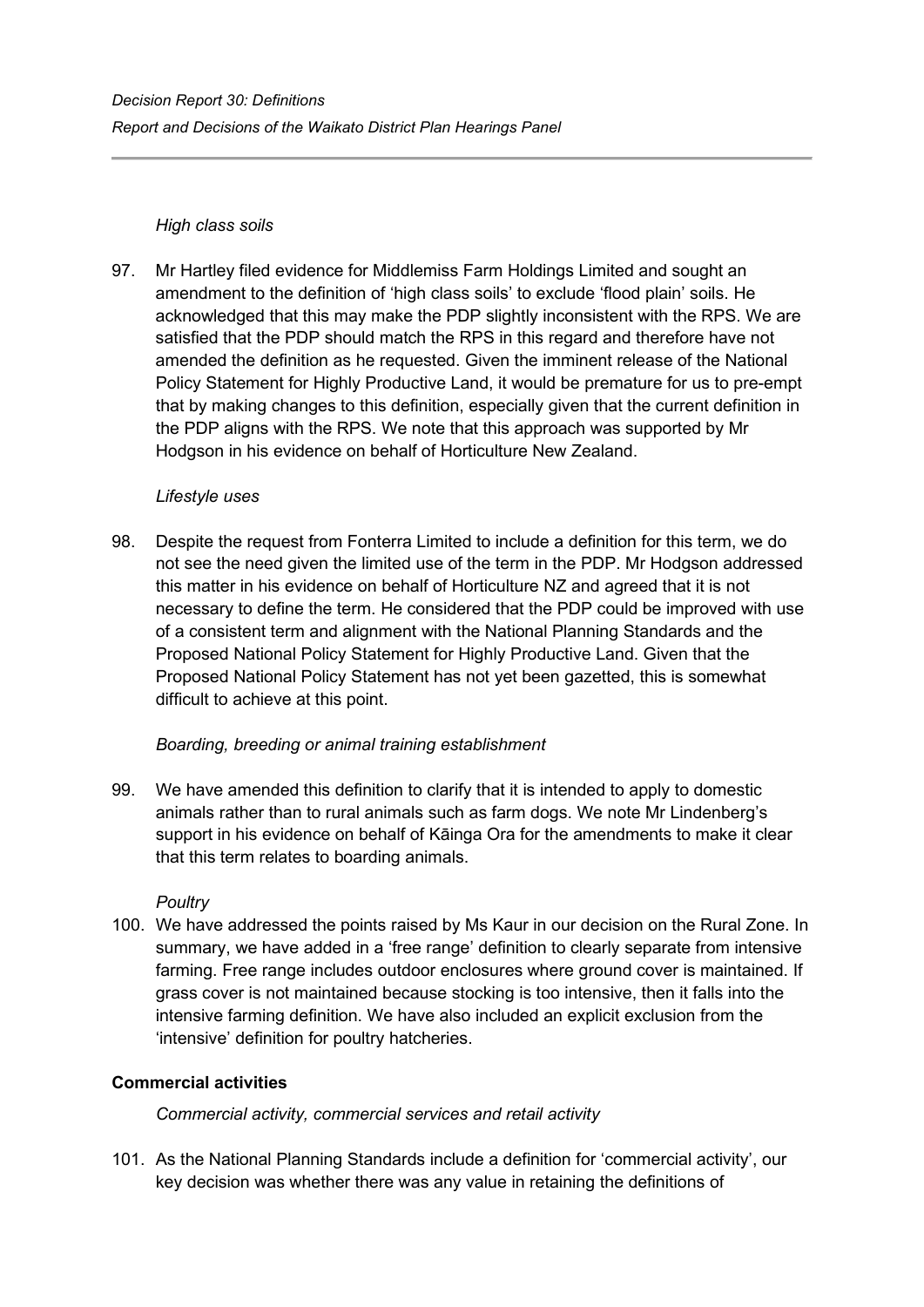'commercial services' and 'retail activity'. On behalf of TaTa Valley Ltd, Ms Fisher supported retaining separate terms for 'commercial services' and 'retail activity' and incorporating them into a nesting table as sub-categories of 'commercial activity' (as provided for by the National Planning Standards). Her reasoning was that these activities have different characteristics that may generate different effects including:<sup>[15](#page-21-0)</sup>

- a. Different rates of traffic generation, parking requirements and choice of transport modes;
- b. Different floor space requirements which have subsequent impacts on density and urban form;
- c. The design of the public interface and therefore amenity; and
- d. Retail activities that are considered "anchor" tenants (e.g., supermarkets, department stores) can affect the viability of centres depending on where they are located. Commercial services normally act as a supporting role and are less likely to impact the same way.
- 102. We prefer the analysis of Ms Copplestone and Ms Yardley, to the effect that whilst there may be valid effects-based reasons to differentiate between commercial services and retail/commercial activities, the rules in the PDP do not make any such distinction. [16](#page-21-1) We consider that the single term of 'commercial activity' adequately addresses the activities in the other two definitions, and any specific distinctions between the two activities can be addressed in the rules, if or to the extent necessary. We therefore have deleted the definitions of 'commercial services' and 'retail activities'.

# *Service station*

103. The Oil Companies requested the inclusion of a separate definition of 'service station' to avoid ambiguity as to whether a service station is a 'commercial activity' or a 'retail activity' or both. Ms Karen Blair (for the Oil Companies) accepted in her evidence that this issue is resolved by adopting a single definition of 'commercial activity', consistent with the National Planning Standards definition. The focus of the hazardous substances rules is on the quantity of fuel rather than the activity that it is associated with, however we have included a new definition for 'service station' in the context of the Industrial Zone.

# *Public floor area*

104. Council sought inclusion of a definition for this term, which is used in the context of parking standards. However, as we have deleted those standards in response to the National Policy Statement for Urban Development, there is no longer a need for a definition.

<span id="page-21-0"></span><sup>15</sup> Evidence of Ailsa Fisher on behalf of TaTa Valley Ltd, Paragraph 11.4.

<span id="page-21-1"></span><sup>&</sup>lt;sup>16</sup> Statement of Rebuttal Evidence Hearing 5: Chapter 13 Definitions, Anita Copplestone and Megan Yardley, Paragraph 115, 3 December 2019.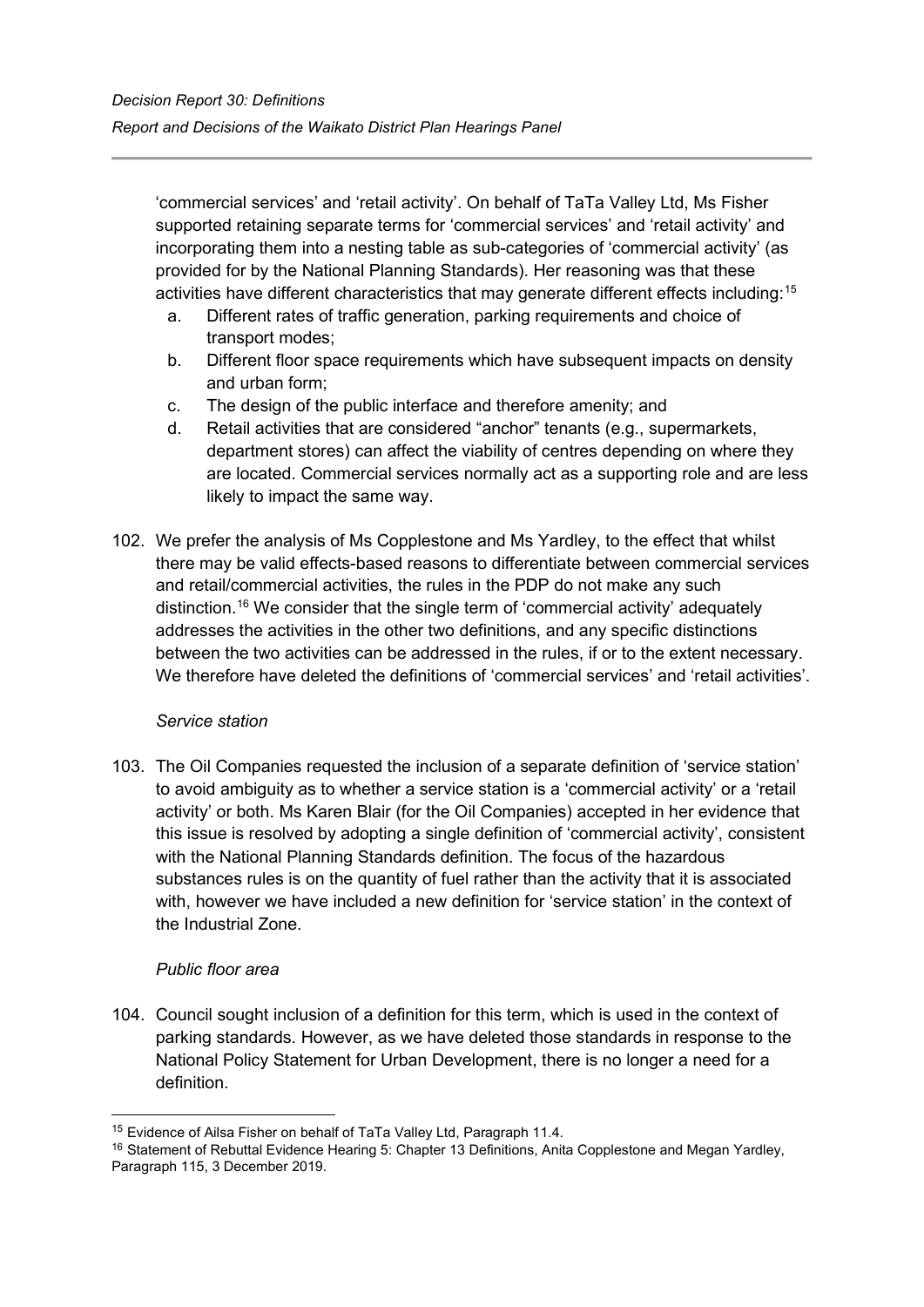# *Neighbourhood centre*

105. As these are not mapped on the planning maps and generally are identified only in structure plans, we have deleted the reference to the planning maps from the definition.

# <span id="page-22-0"></span>**Community activities and facilities**

# *Community facility, community activity and place of assembly*

- 106. The Department of Corrections requested that 'community corrections activities' become a subset of 'community activity', to enable provision for these activities where appropriate. Mr Grace on behalf of Department of Corrections considered that 'community corrections activities' could be encompassed as a subset of the National Planning Standards definition of 'community facility', but remained concerned that this is not plainly apparent, and could lead to interpretation issues. To rectify this, he explored a number of options, but concluded that the most appropriate one is to insert explicit references to 'community corrections activities' within the relevant zone, which is to identify the applicable activity status and development standards. [17](#page-22-1) We agree.
- 107. Mr Michael Briggs addressed the definition of 'community facility' in his evidence on behalf of Rangitahi Ltd and supported the replacement of 'community activity' with the definition of 'community facility'.
- 108. The PDP contains a number of community activities/facilities definitions, some of which are specific to particular locations such as Tamahere and Te Kauwhata Lakeside Precinct. We have rationalised all these terms into the single National Planning Standards term of 'community facility' due to the overlap and consider this is a more efficient approach.

## *Health facility*

109. We do not see the need to specifically include beauty services as requested by Sharp Planning Solutions Ltd and consider that the notified definition is broad enough to encompass those activities.

## *Education facility and childcare facility*

110. Mr Keith Frentz provided evidence on behalf of Ministry of Education that addressed the distinction between 'education facility' and 'childcare facility'. He did not support

<span id="page-22-1"></span><sup>&</sup>lt;sup>17</sup> Letter tabled from Sean Grace on behalf of the Department of Corrections, dated 19 November 2019.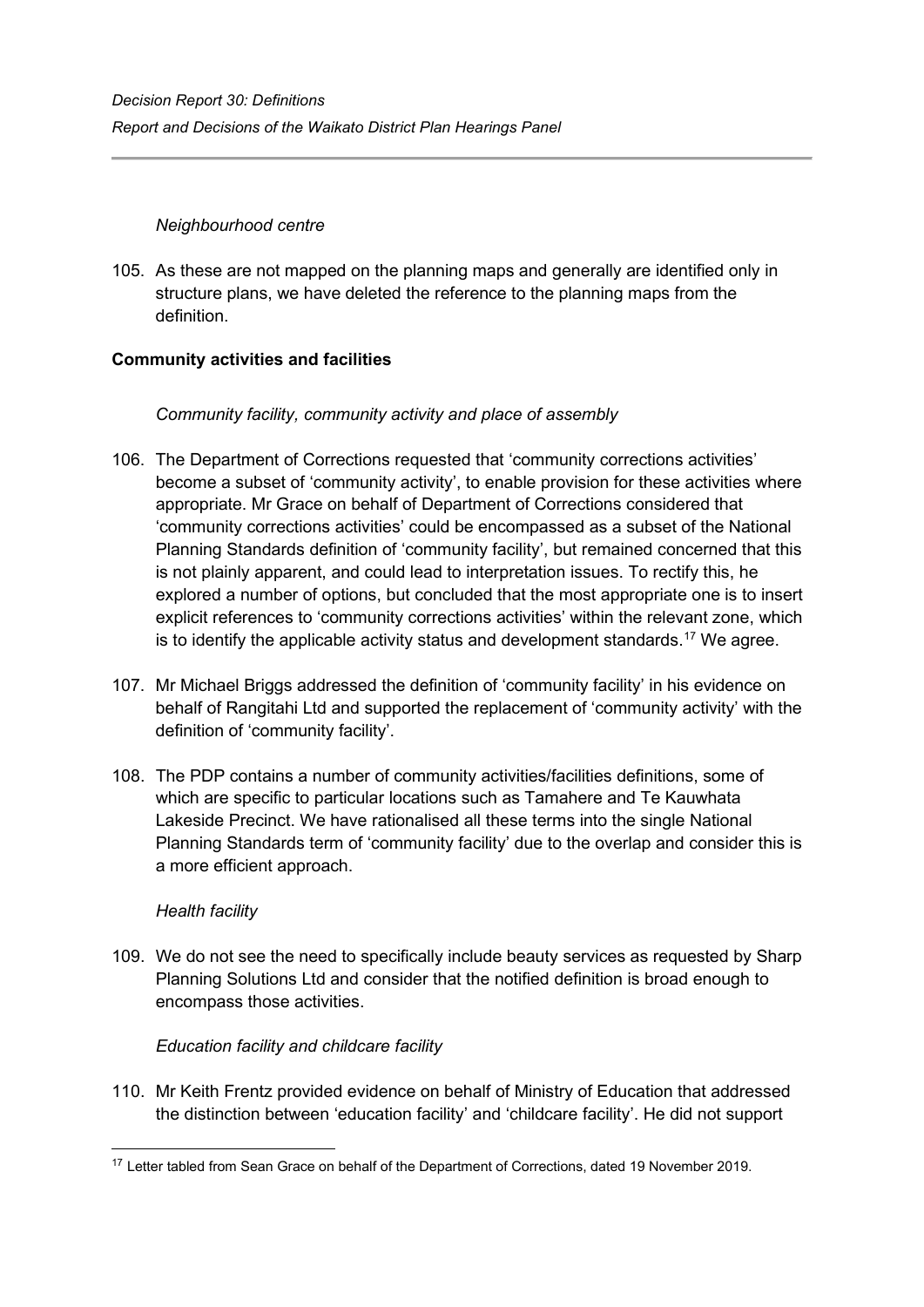retention of the definition of 'childcare facility' on the basis that this does not cover the full range of activities that may be provided.<sup>[18](#page-23-1)</sup> Conversely, Mr Michael Briggs in his evidence on behalf of Rangitahi Ltd supported retaining the definition for 'childcare facility' and considered the additional recognition of day care in the definition provides additional clarity. Mr Vance Hodgson expressed similar support in his evidence for Horticulture New Zealand.

111. While the National Planning Standards contain a definition for 'educational facility', we consider a distinction needs to be made for 'childcare facilities', because their effects (and usually scale) are sufficiently different from other educational facilities.

## *Emergency services*

112. We have included district wide rules to enable emergency services and consider that a definition of 'emergency services' as well as training and management facilities would assist in interpretating the PDP.

# *Temporary event*

113. We have deleted the reference to the duration as we consider that the rules are the most appropriate location for performance standards rather than in the definition.

## *Access, accessible and accessibility*

114. We considered the request from Waikato District Health Board to include three new definitions for 'access', 'accessible' and 'accessibility'. We agree with the section 42A authors' analysis that a definition for 'accessible' would be useful as it is used in many different chapters of the PDP. We do not see the need to include the other two terms as their meaning can be derived from the definition of 'accessible'.

## <span id="page-23-0"></span>**Recreation activities and facilities**

## *Informal recreation*

115. TaTa Valley Limited sought amendments to the definition of 'informal recreation' to delete reference to buildings necessary for the maintenance of the park. While the definition captures both activities and buildings, we consider it is an efficient way to capture recreation activities as well as structures and activities to support the use of parks.

## *Recreation facility and Outdoor recreation*

<span id="page-23-1"></span><sup>&</sup>lt;sup>18</sup> Statement of Evidence of Keith Frentz on behalf of Ministry of Education, Paragraphs 6.1-6.13.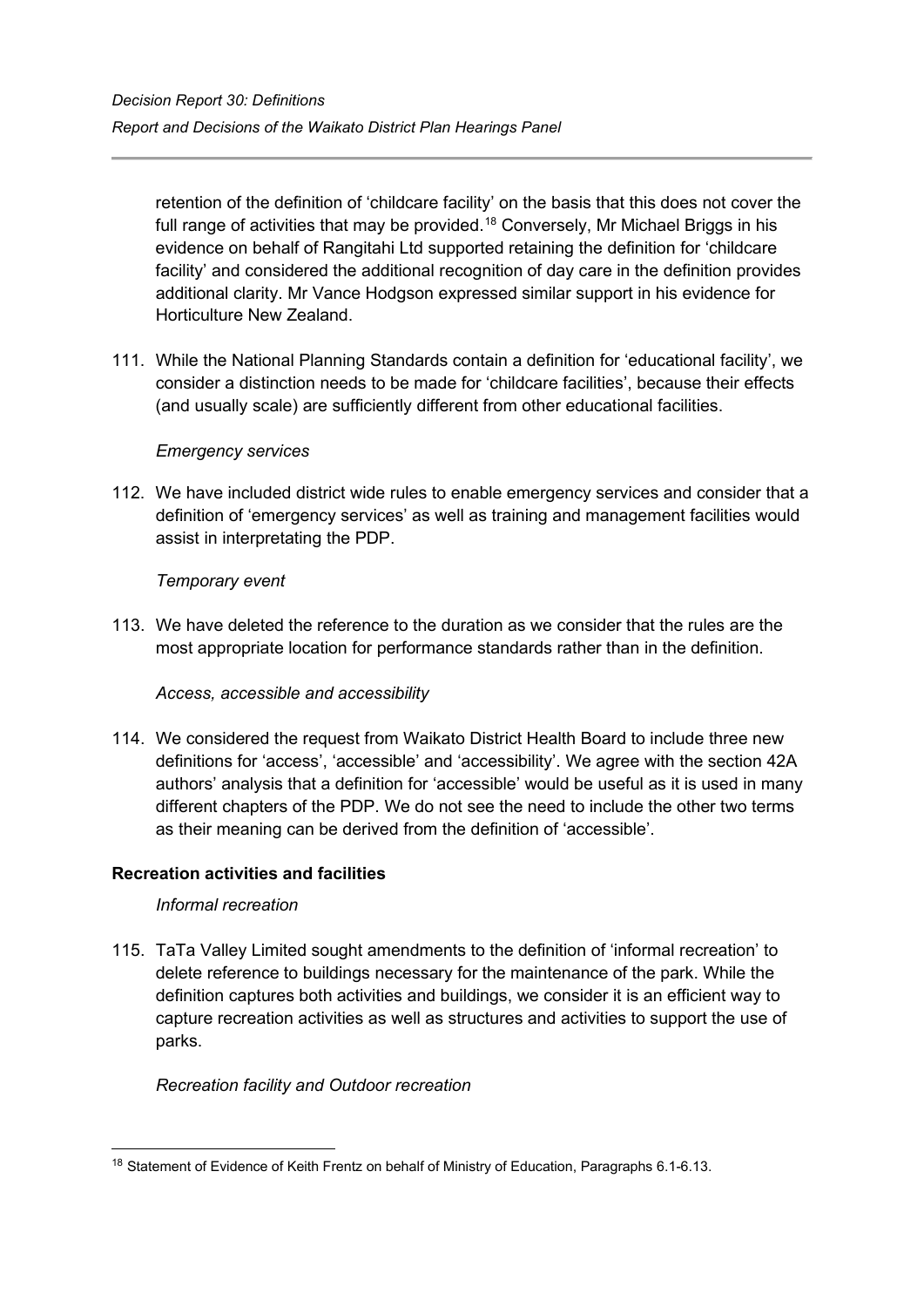116. Although Ms Fisher provided evidence on these terms in Hearing 5 Definitions, Mr Scrafton did not pursue the inclusion of them as activities for the TaTa Valley Resort Zone. Given the limited use of these terms elsewhere in the PDP, we are satisfied that no definition is needed.

# *Entertainment facility*

117. Although this term was deferred for consideration in the context of Hearing 25 Zone Extents and the new zone for TaTa Valley Resort Zone, Ms Fisher provided evidence on the term on behalf of TaTa Valley Ltd. We agree with the analysis of Ms Copplestone and Ms Yardley that the definition proposed by Ms Fisher is problematic due to its overlap with 'place of assembly' and the National Planning Standards definition of 'community facility'. Consequently, we have not included a definition for 'entertainment facility' as the term does not appear elsewhere in the PDP.

## *Day-to-day activity*

118. Given that this term is only used in the Hampton Downs Motorsport and Recreation Zone, we have not extended the definition to include skateparks as sought by Raglan Naturally. In any event, we have deleted this definition and instead have inserted the body of the definition into the rules for Hampton Downs Motorsport and Recreation Zone.

#### *Maimai*

119. Given that we have included rules for maimai in a number of zones, we agree with Mr Wilson that it is appropriate to include a new definition to provide clarity.

## *Airfield*

120. As the term is not used in a rural context within the PDP, we do not consider appropriate to amend the definition to provide for rural airstrips and helicopter landing areas as requested by Horticulture New Zealand. We agree with the submission from NZTE Operations and consider that 'aerodrome' is a recognised and defined term by the CAA and is therefore more appropriate than 'airfield'. We agree that the definition should align with the definition of 'aerodrome' in the CAA document Aviation Definitions and Abbreviations in Part 1 CAA Consolidation Document, dated 20 July 2018 as sought by NZTE Operations and have changed the definition accordingly.

## *General aviation and recreational flying*

121. Mr Houlbrooke presented evidence on behalf of Greig Metcalfe seeking inclusion of a definition for these terms to avoid ambiguity. We have not included definitions for these terms since we have deleted them as activities from the Te Kowhai Airpark Zone.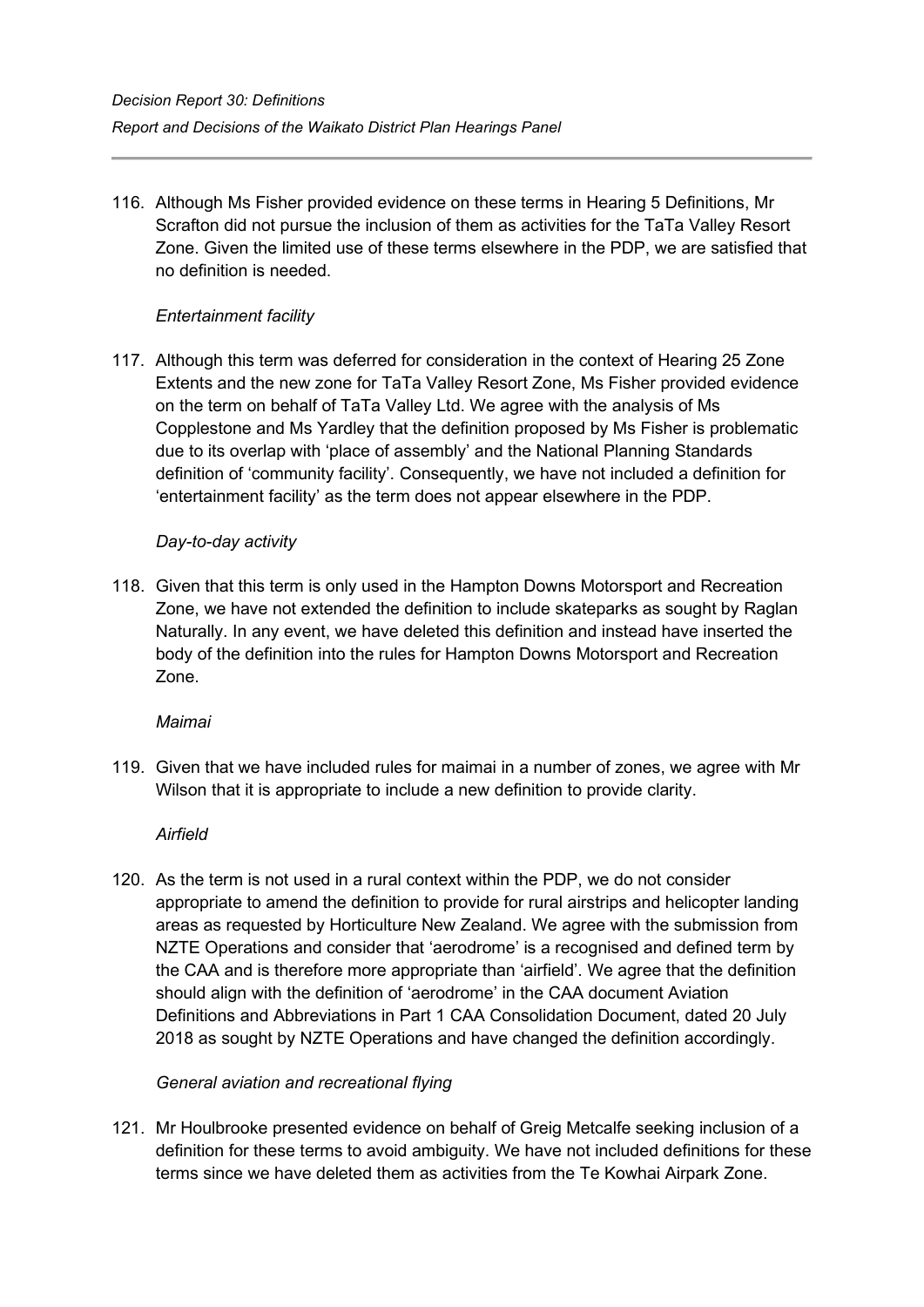## <span id="page-25-0"></span>**Subdivision and development**

*Urban subdivision, use and development*

122. As this term is used in the context of objectives rather than any rules, a definition is not necessary.

*Comprehensive Land Development Consent and Comprehensive Subdivision Consent* 

- 123. Kāinga Ora sought deletion of references to Te Kauwhata Lakeside Precinct Plan Area in the definitions to enable the term to be used elsewhere. Mr Lindenberg provided evidence on behalf of Kāinga Ora supporting the use of comprehensive consent as a mechanism to potentially be used in other locations across the district.
- 124. As these terms are used only in the rules for Te Kauwhata Lakeside Precinct, there is no need for broadening the definition to apply elsewhere.

# *Indicative Road*

125. We acknowledge the issues raised by submitters regarding the application of rules to a road which has been constructed with an alternative roading layout, but not removed from the planning maps. We agree that it would be useful for rules to differentiate between an indicative future road and one which has been authorised and/or formed with an alternative layout/location. Whilst a definition may not be the most appropriate place to make this differentiation, we agree that the wording proposed by Council will provide greater clarity and flexibility. We have amended the definition accordingly.

## *Village Green*

126. As this term is used only in respect of Tamahere, we see no value in broadening the definition to apply elsewhere as sought by Sharp Planning Solutions Ltd.

*Sign*

- 127. As the National Planning Standards include a definition of sign, we have replaced the definition that was notified in the PDP accordingly. Ms Karen Blair on behalf of The Oil Companies stated that some significant consequential amendments to the rules will be needed, as follows:
	- a. The definition in the PDP is limited to signs that are visible from a public place. There is no such limitation in the National Planning Standards definition.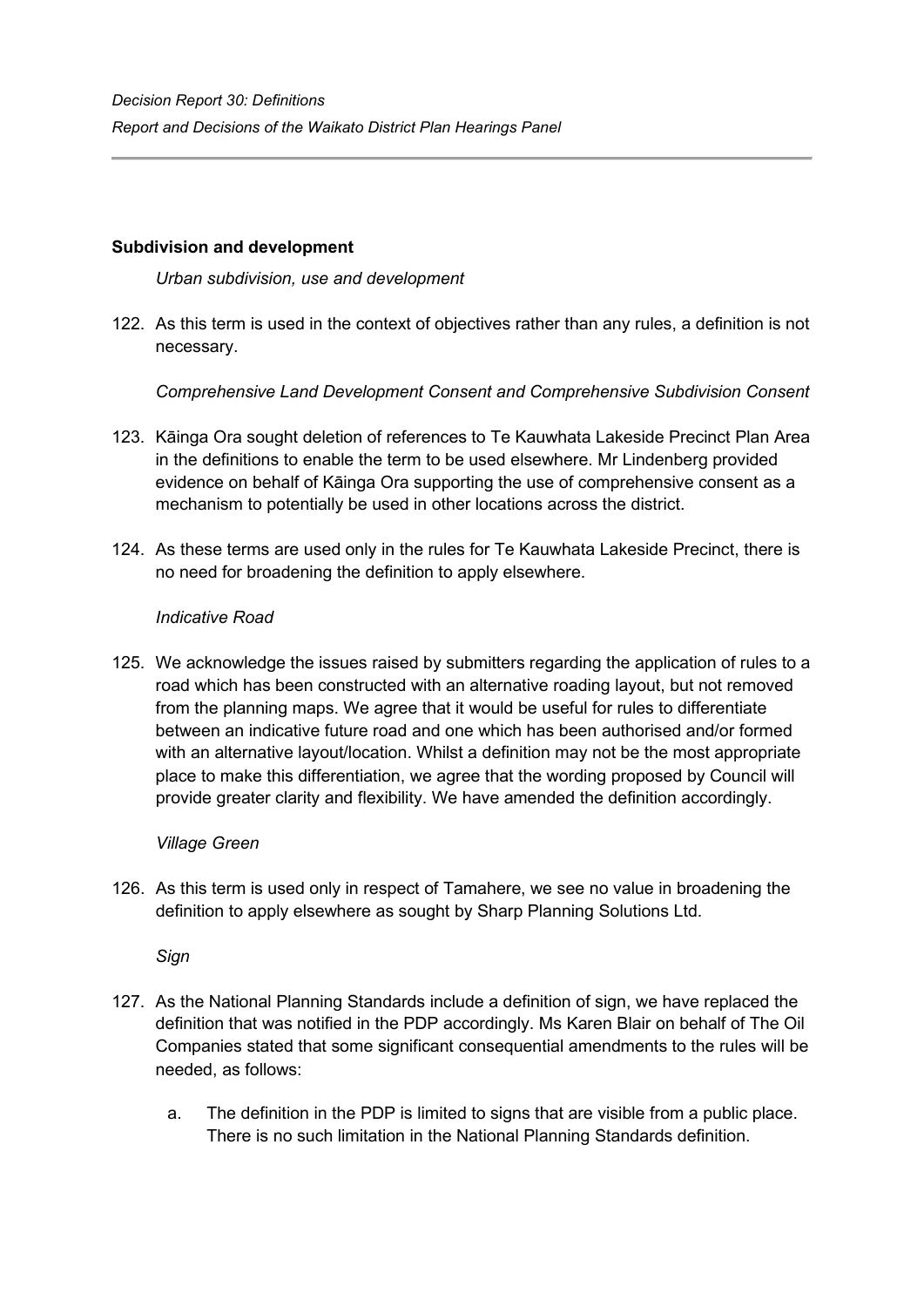- b. The National Planning Standards definition of a sign requires that a sign be attached or fixed to a structure or natural object, which not include objects that are not attached to land such as shipping containers. There is no equivalent requirement in the PDP definition.
- c. Vehicles that are used to display signs are also excluded from the National Planning Standards definition, whereas they would be captured within the definition of sign in the PDP.
- d. A 'sign' under the National Planning Standards definition specifically includes the equipment to which it is attached. The PDP does not explicitly include equipment supporting a sign within the definition of 'sign'.
- 128. We agree that the replacement of defined terms often necessitates consequential changes to the rules and have addressed this in terms of our decisions on the sign provisions.

# *Health and safety sign*

129. In her evidence on behalf of The Oil Companies, Ms Blair stated that the section 42A report does not include a definition for 'health and safety sign'. We consider that the National Planning Standard definition for an 'official sign' would apply to signage required for health and safety purposes and have included this National Planning Standards term in the PDP list of definitions.

## *Real estate header sign and Real estate sign*

130. Mr Houlbrooke presented evidence on behalf of Greig Metcalfe supporting the inclusion of definitions for 'Real estate header sign' and 'Real estate sign'. As we have included the term 'real estate header sign' in the sign rules, we consider there is value in defining the term to provide clarity. We have also included a definition for 'real estate sign' for the same reasons.

## *Construction noise*

131. We have not included a definition for 'construction noise' as the rule references NZS 6803:1999 Acoustics – Construction Noise which provides a definition of construction work and construction noise for the purposes of applying the Standard.

*Lux* 

132. We agree with the section 42A report authors that there is no need for this definition and have deleted it.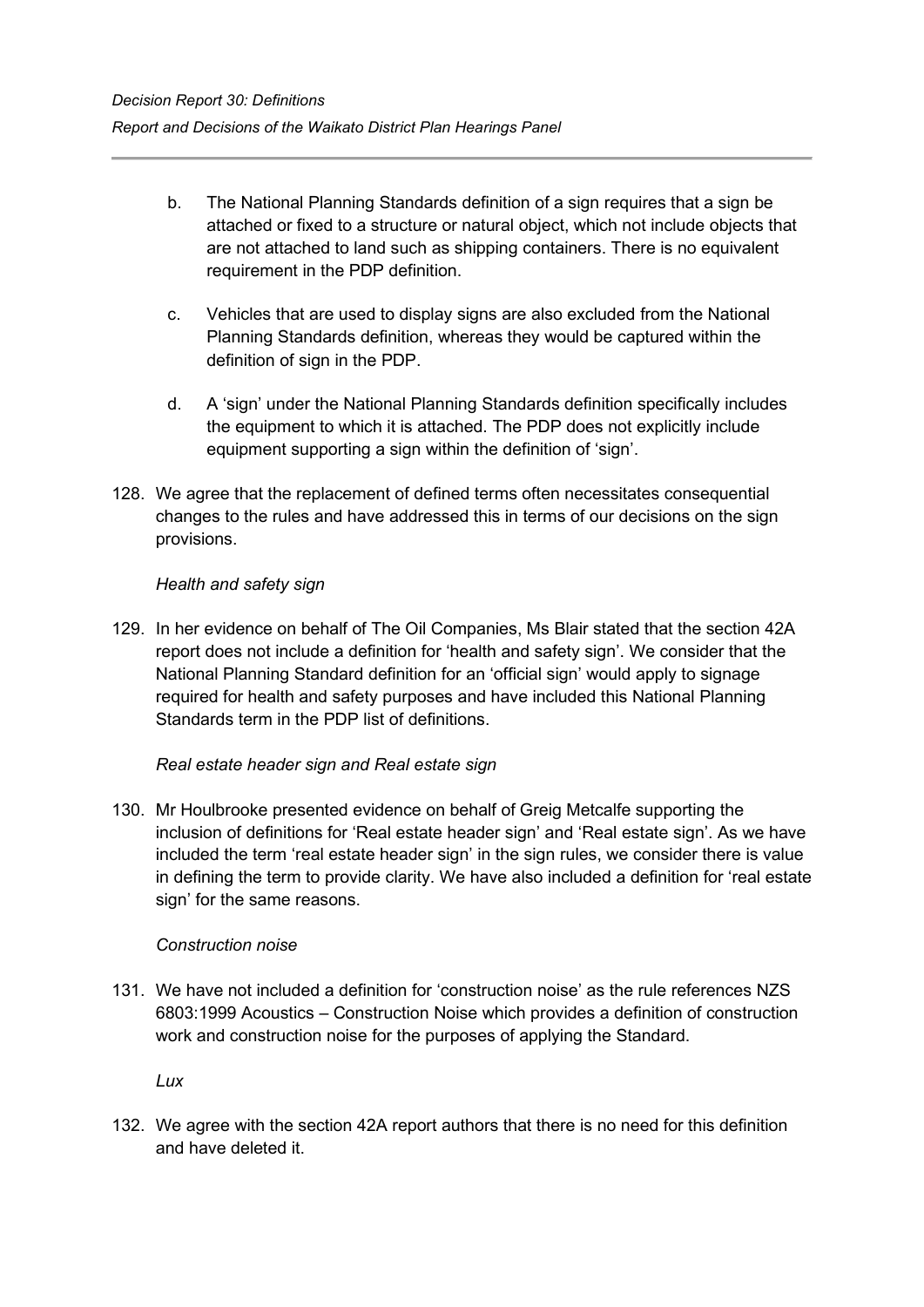*Noxious, dangerous, offensive or toxic activities* 

133. We have deleted the definition for this term as it is not used in the hazardous substances provisions.

# *Impervious Surface*

- 134. A number of submitters expressed concern that the definition would restrict farm tracks, including Mr Hodgson who presented evidence on this matter on behalf of Horticulture New Zealand. He considered that farm tracks should be excluded on the basis that these are of mixed surface material and on properties large enough to manage stormwater related runoff onsite, unlike urban situations where onsite stormwater management has more challenges.<sup>[19](#page-27-1)</sup> We appreciate the concerns of the submitters that the definition is too restrictive or may unintentionally capture farm tracks and have therefore excluded them from the definition.
- 135. Kāinga Ora sought an alternative definition, and in his evidence on its behalf, Mr Lindenberg supported a substantially redrafted definition on the basis that it would provide clear guidance.<sup>[20](#page-27-2)</sup> We agree and have largely adopted Mr Lindenberg's wording.

## *Transferable development right*

136. Evidence was presented by Mr Hartley on behalf of Middlemiss Farm Holding Ltd who sought inclusion of a definition for 'transferable development right'. As we have not included this subdivision mechanism in the Rural Zone, there is no need for a definition.

# <span id="page-27-0"></span>**Natural environment**

# *Overlays*

137. New Zealand Steel Holdings Limited sought that various definitions which apply to overlays be deleted, such as Significant Natural Area and Outstanding Natural Landscape. Ms McCarter on behalf of NZ Steel maintained that it is not necessary to define these but conceded that "its inclusion in the definitions is unlikely to create problems with the implementation of the Plan".[21](#page-27-3) We have retained the definitions for the various overlays as they provide clarity.

<span id="page-27-1"></span><sup>&</sup>lt;sup>19</sup> Statement of Evidence of Vance Hodgson on behalf of Horticulture New Zealand, Paragraphs 46-48.

<span id="page-27-2"></span><sup>&</sup>lt;sup>20</sup> Statement of Evidence of Matthew Lindenberg on behalf of Kāinga Ora, Paragraph 9.16.

<span id="page-27-3"></span><sup>&</sup>lt;sup>21</sup> Statement of Evidence of Sarah McCarter on behalf of New Zealand Steel Holdings Limited, Paragraph 27.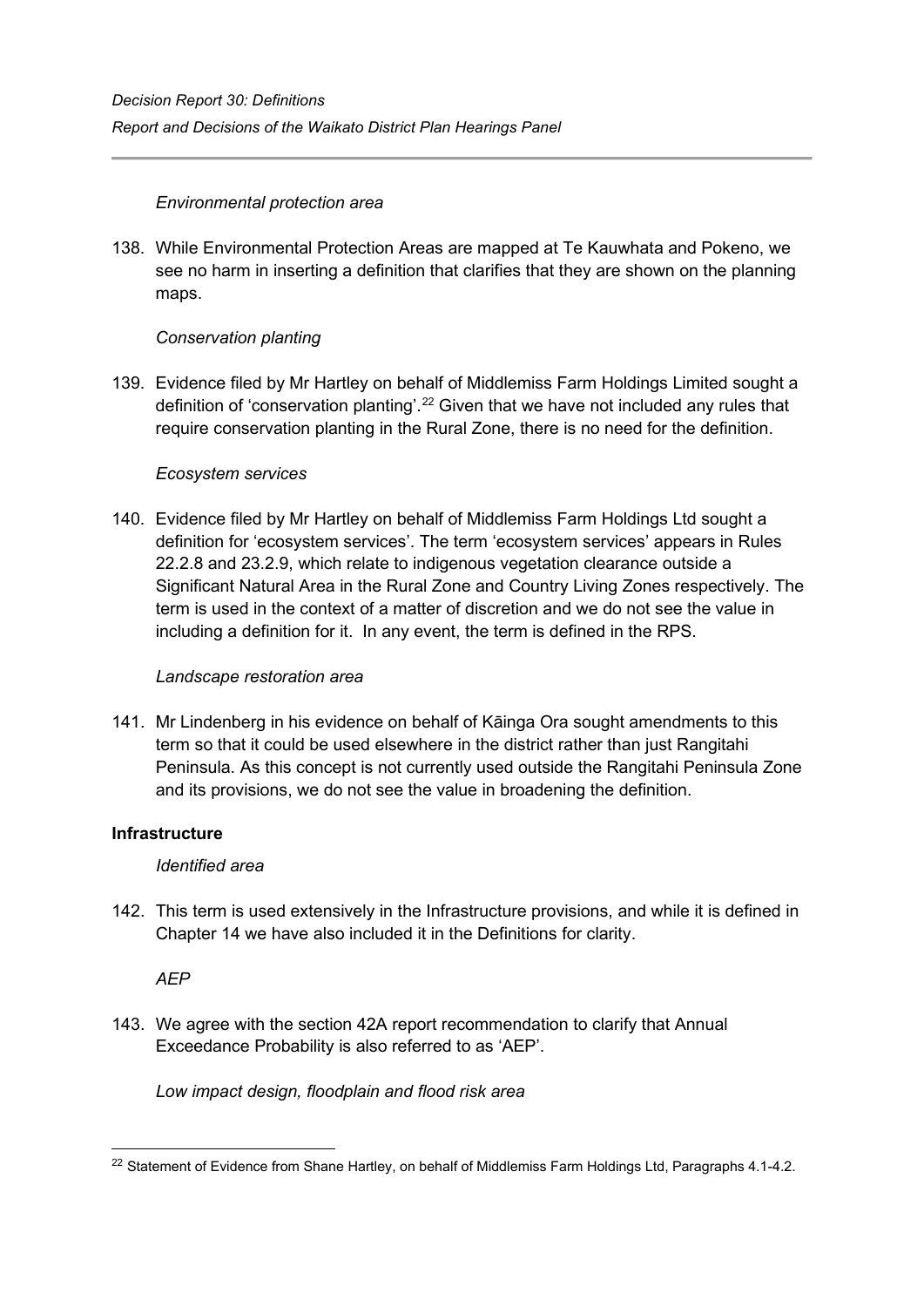144. While definitions for these terms were not included in the PDP, we consider there is value in including a definition for 'low impact design' and that the definition aligns with the Regional Infrastructure Technical Specifications. We have also included a number of new definitions to support the natural hazards provisions, including 'Flood plain management area' and 'Flood ponding area'.

# *Overland flow path*

145. We agree with the submission from WRC that the definition should align with the definition in its Waikato Stormwater Management Guideline 2018 and have amended the definition accordingly.

# *Stormwater management plan and Catchment Management Plan*

146. As these terms are not used in the PDP, we have not included definitions for them.

*Wastewater treatment plants and systems*

- 147. We heard evidence from Mr Houlbrooke on behalf of Greig Metcalfe who considered that a definition for 'wastewater treatment plant' would be useful given that it appears in both the Infrastructure chapter as well as setbacks from 'wastewater treatment plants' in the zone rules. We agree and have included a new definition accordingly.
- 148. Mr Metcalfe also sought inclusion of a new definition for 'community-scale wastewater system' as this term is used in the Infrastructure chapter and applies across all zones. The rule requires new development or subdivisions to have a wastewater system that is either connected to a public reticulated wastewater network, or a 'community-scale wastewater system', or is provided with a site-contained, alternative method of wastewater disposal that complies with AS/NZS 1547:2012. We consider a definition will assist with interpretation and have accordingly included a new definition for 'community-scale wastewater system'.

## *Watercourse*

149. The inclusion of a new definition for 'watercourse' was sought by NZTA, however Ms Running's evidence stated that a definition of 'watercourse' is not required as it was addressed by the National Planning Standards definition. To be consistent with the National Planning Standards, RMA and RPS), we have not included a new definition.

## *Reservoir*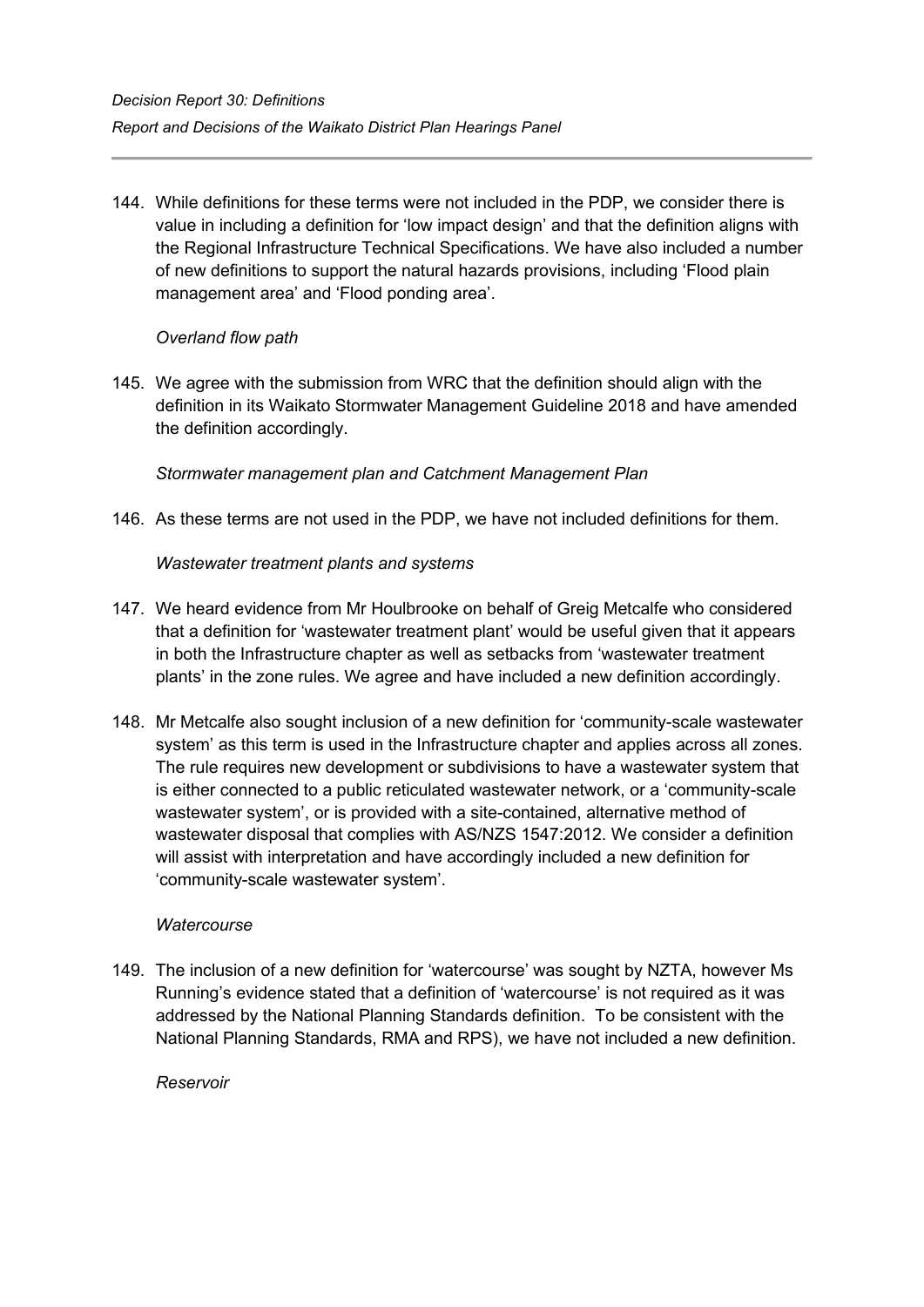150. Horticulture New Zealand originally sought an amendment to the definition of 'reservoir' to include water storage for irrigation. Mr Hodgson's evidence<sup>23</sup> on behalf of Horticulture New Zealand considered that the damming and diversion of water for irrigation purposes is an activity managed by WRC. He considered that there are no obvious land use-related matters that require the definition change sought in their original submission. We agree and have made no amendments to the definition.

## *Wetland*

- 151. Mr Hartley provided evidence on behalf of Middlemiss Farm Holdings Ltd on the definition of 'wetland' and preferred that a definition of 'natural wetland' be included in the PDP. He based his preferred definition on the draft National Policy Statement for Freshwater Management (as it was at the time of Hearing 5), with further amendments.
- 152. The definition of 'wetland' in the PDP is consistent with the definition in the National Planning Standards, which relies on the definition in the RMA. We see no reason to depart from that approach, particularly given the recent evolution of the National Policy Statement for Freshwater Management and National Environmental Standards for Freshwater Management.

# <span id="page-30-0"></span>**Maaori terms**

153. We have made a number of minor amendments to the Maaori terms to improve the accuracy and clarity. We have also deleted terms that are not used in the PDP.

# **Section 32AA evaluation**

- 154. Our amendments to the definitions generally fall into the following categories:
	- a. Changes to implement the mandatory definitions in the Planning Standards Standard 14: Definitions, along with any sub-definitions needed to maintain the intent of the PDP provisions;
	- b. Changes to improve the accuracy and conciseness of the definitions, or to provide appropriate clarity for readers; and
	- c. Changes to rationalise terms and delete unnecessary definitions.
- 155. We have undertaken a number of mandatory amendments as required by the National Planning Standards, an action which does not require a section 32AA evaluation. For those definitions or terms which are not covered by a National Planning Standards

<span id="page-30-1"></span><sup>&</sup>lt;sup>23</sup> Statement of Evidence from Vance Hodgson on behalf of Horticulture New Zealand, Paragraph 67.